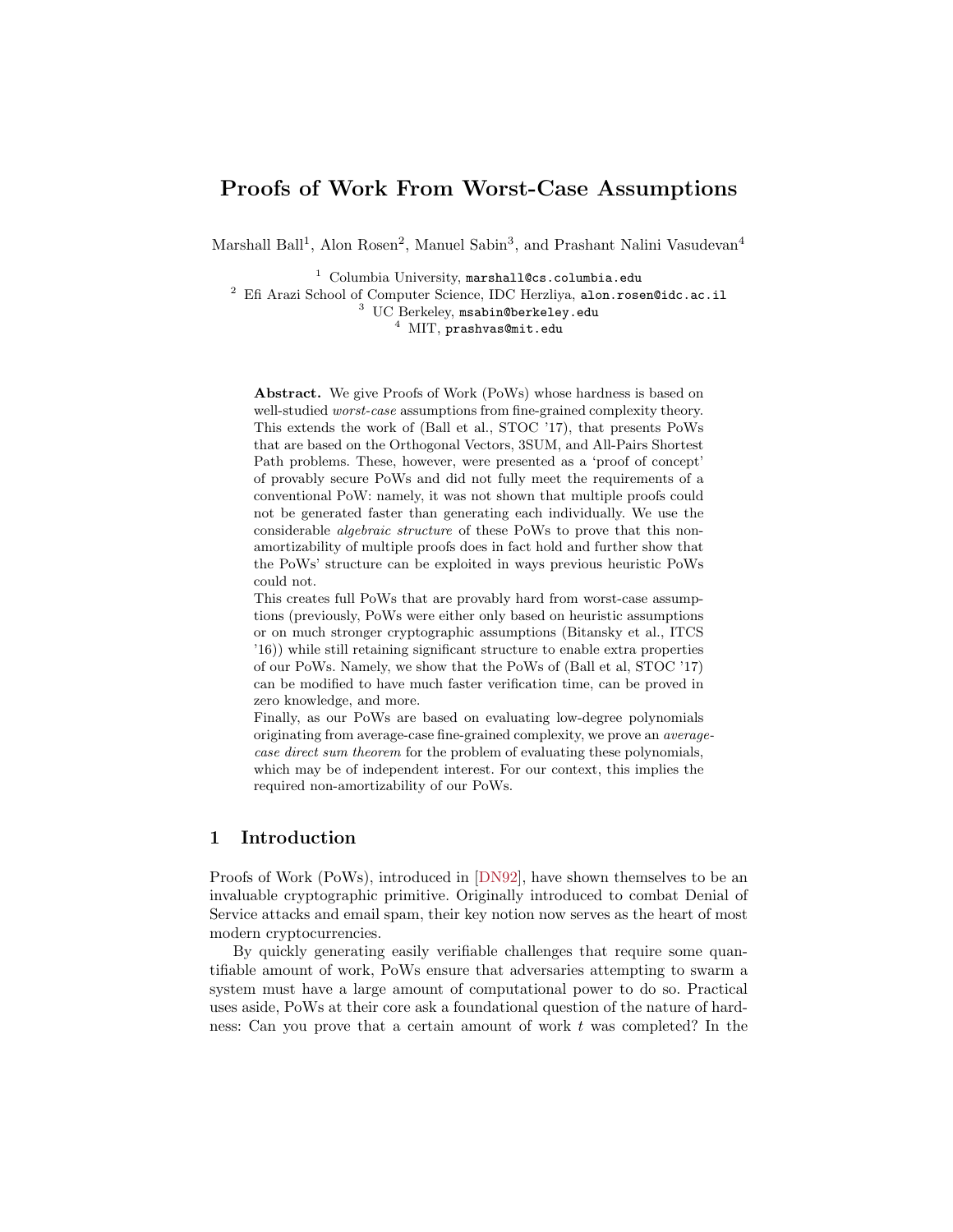context of complexity theory for this theoretical question, it suffices to obtain a computational problem whose (moderately) hard instances are easy to sample such that solutions are quickly verifiable.

Unfortunately, implementations of PoWs in practice stray from this theoretical question and, as a consequence, have two main drawbacks. First, they are often based on heuristic assumptions that have no quantifiable guarantees. One commonly used PoW is the problem of simply finding a value s so that hashing it together with the given challenge (e.g. with SHA-256) maps to anything with a certain amount of leading 0's. This is based on the heuristic belief that SHA-256 seems to behave unpredictably with no provable guarantees.

Secondly, since these PoWs are not provably secure, their heuristic sense of security stems from, say, SHA-256 not having much discernible structure to exploit. This lack of structure, while hopefully giving the PoW its heuristic security, limits the ability to use the PoW in richer ways. That is, heuristic PoWs do not seem to come with a structure to support any useful properties beyond the basic definition of PoWs.

This work, building on the techniques and the proof of concept of our results in [\[BRSV17a\]](#page-25-1), addresses both of these problems by constructing PoWs that are based on worst-case complexity theoretic assumptions in a provable way while also having considerable algebraic structure. This simultaneously moves PoWs in the direction of modern cryptography by basing our primitives on well-studied worst-case problems and expands the usability of PoWs by exploiting our algebraic structure to create, for example, PoWs that can be proved in Zero Knowledge or that can be distributed across many workers in a way that is robust to Byzantine failures. Our biggest use of our problems' structure is in proving a direct sum theorem to show that our proofs are non-amortizable across many challenges; this was the missing piece of [\[BRSV17a\]](#page-25-1) in achieving PoWs according to their usual definition [\[DN92\]](#page-25-0).

#### 1.1 On Security From Worst-Case Assumptions

We make a point here that if SHA-256 is secure then it can be made into the aforementioned PoW whereas, if it is not, then SHA-256 is broken. While tautological, we point out that this is a Win-Lose situation. That is, either we have a PoW, or a specific instantiation of a heuristic cryptographic hash function is broken and no new knowledge is gained.

This is in contrast to our provably secure PoWs, in which we either have a PoW, or we have a breakthrough in complexity theory. For example, if we base a PoW on the Orthogonal Vectors problem which we define in Section [1.2,](#page-2-0) then either we have a PoW or the Orthogonal Vectors problem can be solved in sub-quadratic time which has been shown [\[Wil05\]](#page-26-0) to be sufficient to break the Strong Exponential Time Hypothesis (SETH), giving a faster-than-bruteforce algorithm for CNF-SAT formulas and thus a major insight to the P vs NP problem.

By basing our PoWs on well-studied complexity theoretic problems, we position our conditional results to be in the desirable position for cryptography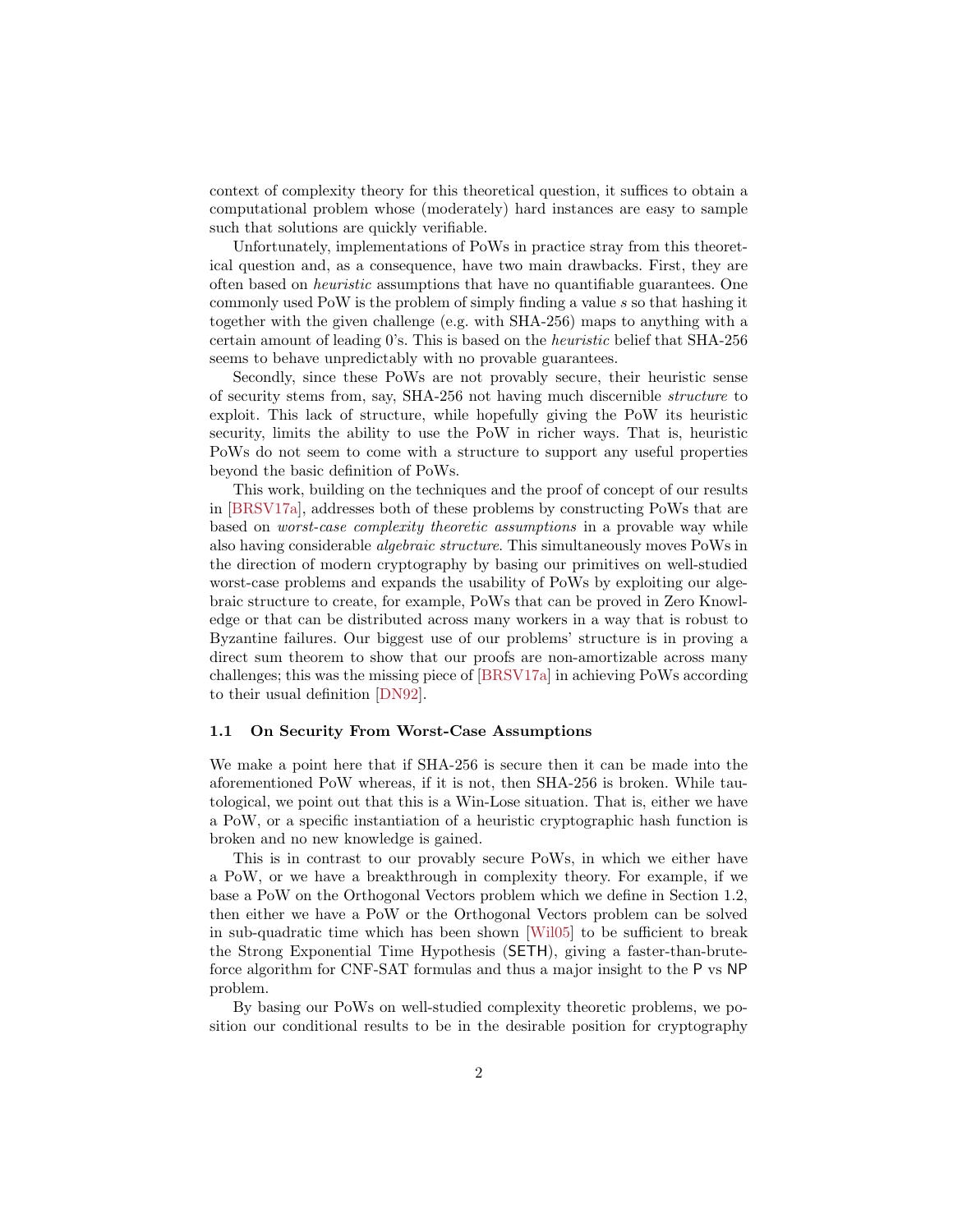and complexity theory: a Win-Win. Orthogonal Vectors, 3SUM, and All-Pairs Shortest Path are the central problems of fine-grained complexity theory precisely because of their many quantitative connections to many other computational problems and so breaking any of their associated conjectures would give considerable insight into computation. Heuristic PoWs like SHA-256, however, aren't even known to have natural generalizations or asymptotics much less connections to other computational problems and so a break would simply say that that specific design for that specific input size happened to not be as secure as we thought.

#### <span id="page-2-0"></span>1.2 Our Results

In this paper we introduce PoWs based on the Orthogonal Vectors (OV), 3SUM, and All-Pairs Shortest Path problems, which comprise the central problems of the field of fine-grained complexity theory. Similar PoWs were introduced in [\[BRSV17a\]](#page-25-1), although these failed to prove non-amortizability of these PoWs – that many challenges take proportionally more work, as is required by the definition of PoWs  $[DN92,BGJ+16]$  $[DN92,BGJ+16]$  $[DN92,BGJ+16]$ . We show here that the PoWs of  $[BRSV17a]$ can be extended to exploit their considerable algebraic structure to show nonamortizability via a direct sum theorem and, thus, that they are genuine PoWs according to the conventional definition. Further, we show that this structure to can be used to allow for much quicker verification and zero-knowledge PoWs. We also note that our structure plugs into the framework of [\[BK16b\]](#page-25-3) to obtain distributed PoWs robust to Byzantine failure.

While all of our results and techniques will be analogous for 3SUM and APSP, we will use OV as our running example for our proofs and results statements. Namely, OV (defined in Section [2.2\)](#page-5-0) is a well-studied problem that is conjectured to require  $n^{2-o(1)}$  time in the *worst-case* [\[Wil15\]](#page-26-1). Roughly, we show the following.

**Informal Theorem.** Suppose  $\mathsf{OV}$  takes  $n^{2-o(1)}$  time to decide for sufficiently large n. A challenge **c** can be generated in  $\widetilde{O}(n)$  time such that:

- $-$  A valid proof  $\pi$  to **c** can be computed in  $\widetilde{O}(n^2)$  time.
- The validity of a candidate proof to **c** can be verified in  $\widetilde{O}(n)$  time.
- $-$  Any valid proof to **c** requires  $n^{2-o(1)}$  time to compute.

This can be scaled to  $n^{k-o(1)}$  hardness for all  $k \in \mathbb{N}$  by a natural generalization of the OV problem to the k-OV problem, whose hardness is also supported by SETH. Thus fine-grained complexity theory props up PoWs of any complexity that is desired.

Further, we show that the verification can still be done in  $\tilde{O}(n)$  time for all of our  $n^{k-o(1)}$  hard PoWs, allowing us to *tune* hardness. The corresponding PoW for this is interactive but we show how to remove this interaction in the Random Oracle model in Section [5.](#page-18-0)

We also note that a straightforward application of [\[BK16b\]](#page-25-3) allows our PoWs to be distributed amongst many workers in a way that is robust to byzantine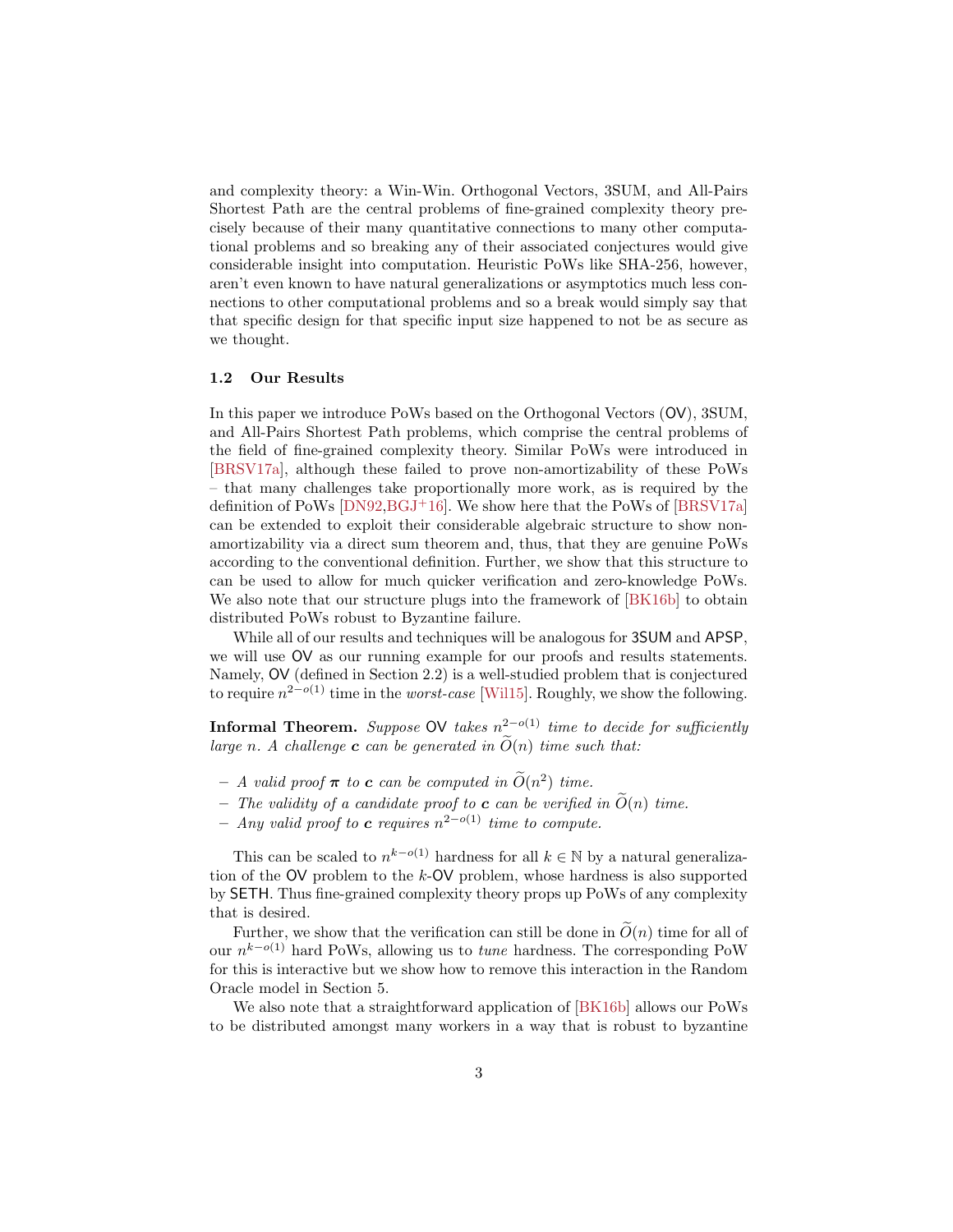failure or errors and can detect malicious party members. Namely, that a challenge can be broken up amongst a group of provers so that partial work can be error-corrected into a full proof.

Further, our PoWs admit zero knowledge proofs such that the proofs can be simulated in very low complexity – i.e. in time comparable to the verification time. While heuristic PoWs can be proved in zero knowledge as they are NP statements, the exact polynomial time complexities matter in this regime. We are able to use the algebraic structure of our problem to attain a notion of zero knowledge that makes sense in the fine-grained world.

A main lemma which may be of independent interest is a direct sum theorem on evaluating a specific low-degree polynomial  $f\text{O}V^k$ .

**Informal Theorem.** Suppose k-OV takes  $n^{k-o(1)}$  time to decide. Then, for any polynomial  $\ell,$  any algorithm that computes  $f\mathsf{OV}^k(\bm{x}_i)$ 's correctly on  $\ell$  uniformaly random  $x_i$ 's with probability  $1/n^{O(1)}$  takes time  $\ell(n) \cdot n^{k-o(1)}$ .

#### 1.3 Related Work

As mentioned earlier, PoWs were introduced by Dwork and Naor [\[DN92\]](#page-25-0). Definitions similar to ours were studied by Jakobsson and Juels [\[JJ99\]](#page-26-2), Bitansky et al  $[BGJ<sup>+</sup>16]$  $[BGJ<sup>+</sup>16]$ , and (under the name Strong Client Puzzles) Stebila et al  $[SKR<sup>+</sup>11]$  $[SKR<sup>+</sup>11]$ (also see the last paper for some candidate constructions and further references).

We note that, while PoWs are often used in cryptocurrencies, the literature studying them in that context have more properties than the standard notion of a PoW (e.g. [\[BK16a\]](#page-25-4)) that are desirable for their specific use within cryptocurrency and blockchain frameworks. We do not consider these and instead focus on the foundational cryptographic primitive that is a PoW.

In this paper we build on the work of [\[BRSV17a\]](#page-25-1), which introduced PoWs whose hardness is based on the same worst-case assumptions we consider here. While [\[BRSV17a\]](#page-25-1) introduced the PoWs as a proof-of-concept that PoWs can be based on well-studied worst-case assumptions, they did not fully satisfy the definition of a PoW in that the PoWs were not shown to be non-amortizable. That is, it was not proven that many challenges could not be batch-evaluated faster than solving each of them individually. We show here that these PoWs are in fact non-amortizable by proving a direct sum theorem in Section [4.](#page-14-0) Further, the k-OV-based PoWs of [\[BRSV17a\]](#page-25-1) have verification times of  $\widetilde{O}(n^{k/2})$  whereas we show how to achieve verification in time  $\tilde{O}(n)$ , which makes the PoWs much more realistic for use. These are both properties that are *expected* of a PoW that were not included in [\[BRSV17a\]](#page-25-1). Beyond that, we show that our PoWs can be proved in zero knowledge and note that our PoWs can be distributed across many worker in way that is robust to Byzantine error, both of which are properties seemingly not achievable from the current 'structureless' heuristic PoWs that are used.

Provably secure PoWs have been considered before in [\[BGJ](#page-25-2)<sup>+</sup>16] where PoWs are achieved from cryptographic assumptions (even stronger than an averagecase assumption). Namely, they show that if there is a worst-case hard problem that is non-amortizable and succinct randomized encodings exist, then PoWs are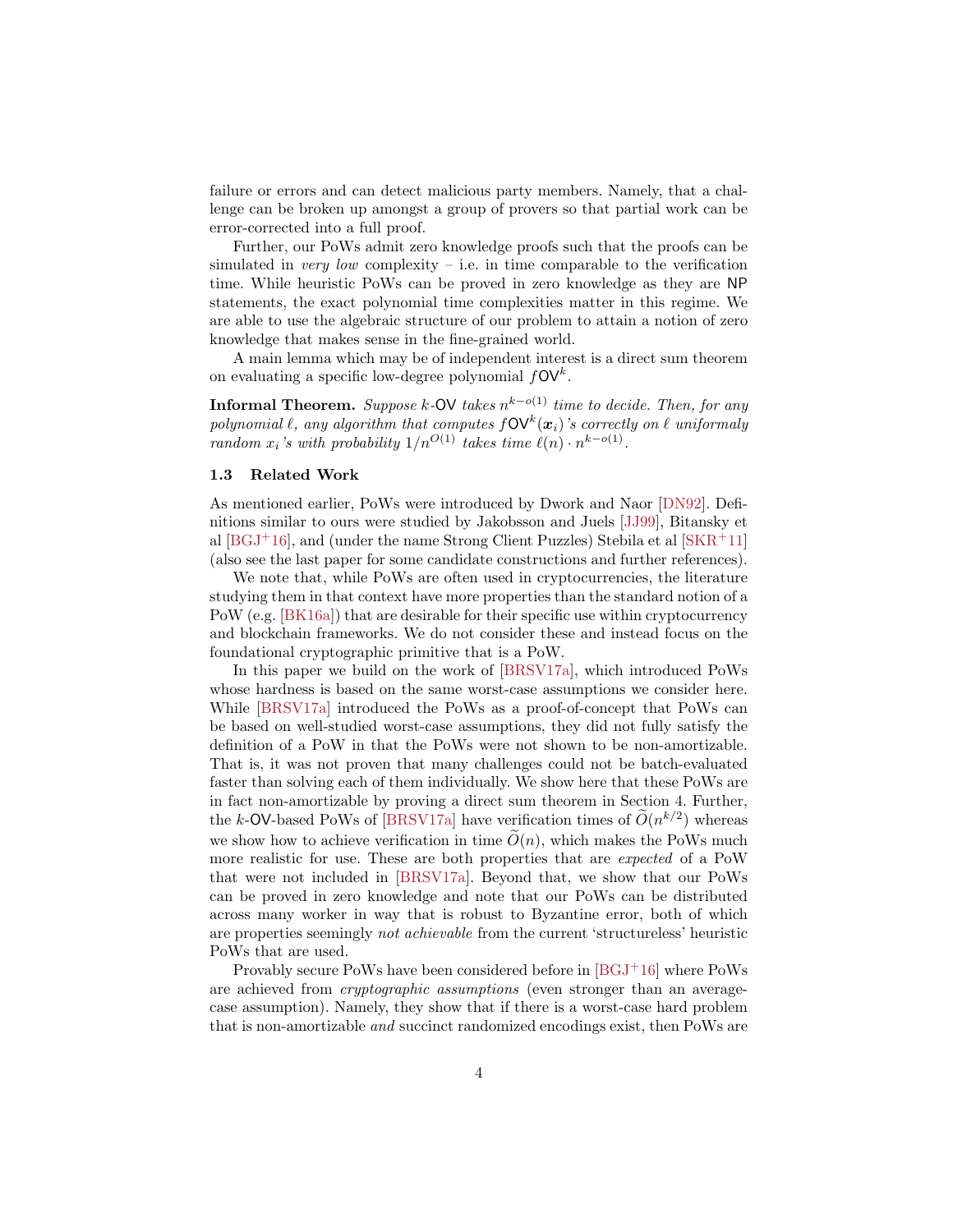achievable. In contrast, our PoWs are based on solely on worst-case assumptions on well-studied problems from fine-grained complexity theory.

Subsequent to our work, Goldreich and Rothblum [\[GR18\]](#page-25-5) have constructed (implicitly) a PoW protocol based on the worst-case hardness of the problem of counting t-cliques in a graph (for some constant  $t$ ); they show a worst-case to average-case reduction for this problem, a doubly efficient interactive proof, and that the average-case problem is somewhat non-amortizable, which are the properties needed to go from worst-case hardness to PoWs.

A previous version of this paper appeared under the title Proofs of Useful Work [\[BRSV17b\]](#page-25-6), where we had presented the same protocol as in this paper as a PoW scheme where the prover's work could be made "useful" by using it to perform independently useful computation. However, it was pointed out to us (by anonymous reviewers) that a naive construction satisfied our definition of a "Useful PoW."

## <span id="page-4-1"></span>2 Proofs of Work from Worst-Case Assumptions

In this section, we first define Proof of Work (PoW) schemes, and then present our construction of such a scheme based on the hardness of Orthogonal Vectors (OV) and related problems. In Section [2.1,](#page-4-0) we define PoWs; in Section [2.2,](#page-5-0) we introduce OV and related problems; in Section [2.3,](#page-7-0) we describe an interactive proof for these problems that is used in our eventual construction, which is presented in Section [2.4.](#page-9-0) Our PoWs, while similar, will differ from those of [\[BRSV17a\]](#page-25-1) in that we allow interaction to significantly speed the verification time by exploiting the PoWs' algebraic structure. We will show how to remove interaction in the Random Oracle model in Section [5.](#page-18-0)

#### <span id="page-4-0"></span>2.1 Definition

Syntactically, a Proof of Work scheme involves three algorithms:

- Gen $(1^n)$  produces a *challenge* **c**.
- Solve $(c)$  solves the challenge c, producing a proof  $\pi$ .
- Verify( $c, \pi$ ) verifies the proof  $\pi$  to the challenge  $c$ .

Taken together, these algorithms should result in an efficient proof system whose proofs are hard to find. This is formalized as follows.

**Definition 2.1 (Proof of Work).** A  $(t(n), \delta(n))$ -Proof of Work (PoW) consists of three algorithms (Gen, Solve, Verify). These algorithms must satisfy the following properties for large enough n:

- Efficiency:
	- Gen $(1^n)$  runs in time  $\widetilde{O}(n)$ .
	- For any  $c \leftarrow$  Gen(1<sup>n</sup>), Solve(c) runs in time  $\widetilde{O}(t(n))$ .
	- For any  $c \leftarrow$  Gen(1<sup>n</sup>) and any  $\pi$ , Verify( $c, \pi$ ) runs in time  $O(n)$ .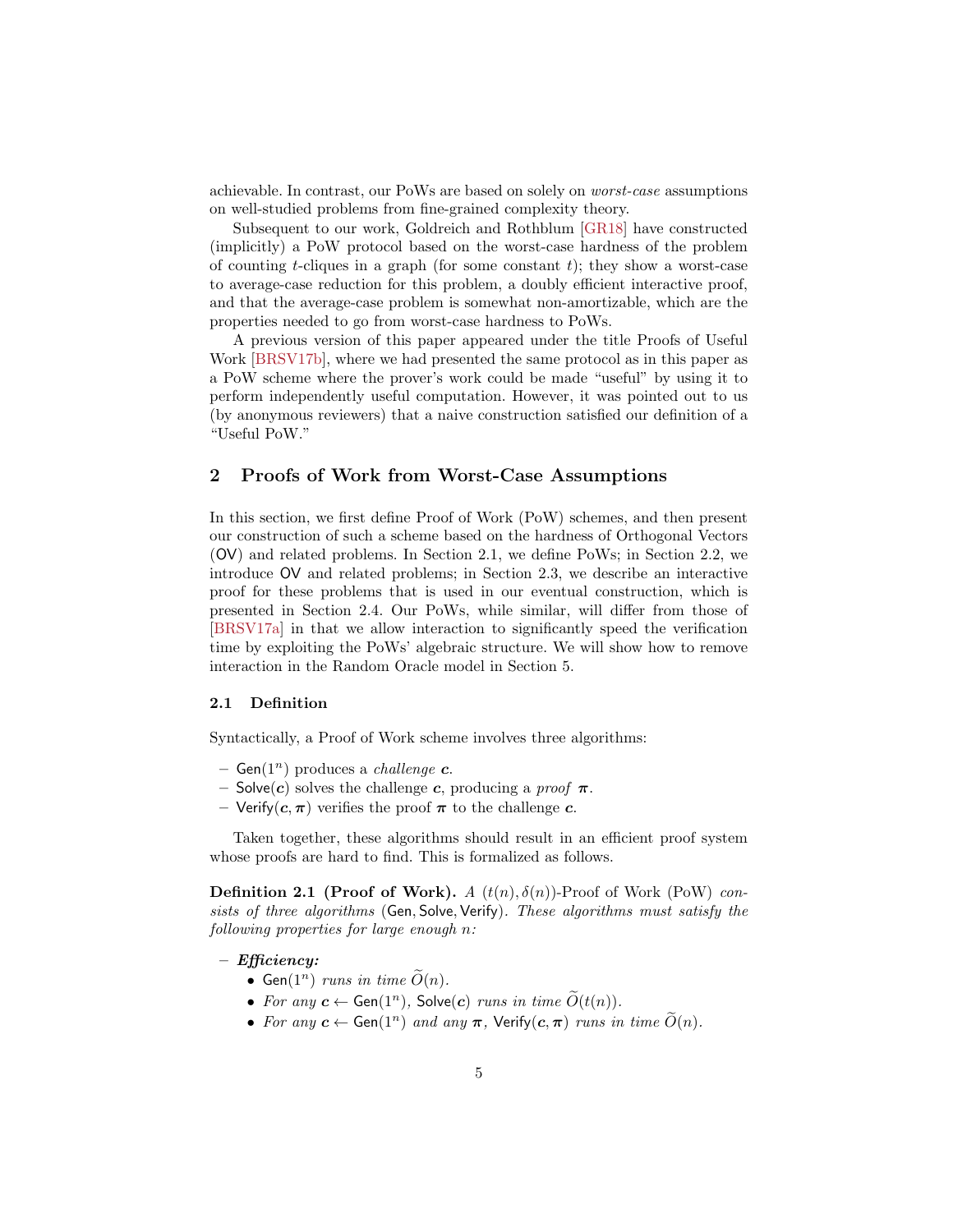– Completeness: For any  $c \leftarrow$  Gen $(1^n)$  and any  $\pi \leftarrow$  Solve $(c)$ ,

$$
Pr[Verify(c, \pi) = accept] = 1
$$

where the probability is taken over Verify's randomness.

- **Hardness:** For any polynomial  $\ell$ , any constant  $\epsilon > 0$ , and any algorithm Solve<sub>k</sub> that runs in time  $\ell(n) \cdot t(n)^{1-\epsilon}$  when given  $\ell(n)$  challenges of size n as input,

$$
\Pr\left[\forall i:\text{Verify}(c_i,\pi_i)=acc\ \left|\ \begin{matrix} (c_i \leftarrow Gen(1^n))_{i\in[\ell(n)]} \\ \pi \leftarrow Solve^*_{\ell}(c_1,\ldots,c_{\ell(n)}) \\ \pi=(\pi_1,\ldots,\pi_{\ell(n)}) \end{matrix}\right|\right.<\delta(n)
$$

where the probability is taken over Gen and Verify's randomness.

The efficiency requirement above guarantees that the verifier in the Proof of Work scheme runs in nearly linear time. Together with the completeness requirement, it also ensures that a prover who actually spends roughly  $t(n)$  time can convince the verifier that it has done so. The hardness requirement says that any attempt to convince the verifier without actually spending the prescribed amount of work has only a small probability of succeeding, and that this remains true even when amortized over several instances. That is, even a prover who gets to see several independent challenges and respond to them together will be unable to reuse any work across the challenges, and is effectively forced to spend the sum of the prescribed amount of work on all of them.

In some of the PoWs we construct, Solve and Verify are not algorithms, but are instead parties in an interactive protocol. The requirements of such interactive PoWs are the natural generalizations of those in the definition above, with Verify deciding whether to accept after interacting with Solve. And the hardness requirement applies to the numerous interactive protocols being run in any form of composition – serial, parallel, or otherwise. We will, however, show how to remove interaction in Section [5.](#page-18-0)

Heuristic constructions of PoWs, such as those based on SHA-256, easily satisfy efficiency and completeness (although not formally, given their lack of asymptotics), yet their hardness guarantees are based on nothing but the heuristic assumption that the PoW itself is a valid PoW. We will now reduce the hardness of our PoW to the hardness of well-studied worst-case problems in fine-grained complexity theory.

#### <span id="page-5-0"></span>2.2 Orthogonal Vectors

We now formally define the problems – Orthogonal Vectors  $(OV)$  and its generalization  $k$ -OV – whose hardness we use to construct our PoW scheme. The properties possessed by OV that enable this construction are also shared by other well-studied problems mentioned earlier, including 3SUM and APSP as noted in [\[BRSV17a\]](#page-25-1), and an array of other problems [\[BK16b,](#page-25-3)[GR17,](#page-25-7)[Wil16\]](#page-26-4) . Consequently, while we focus on  $\mathsf{OV}, \mathsf{PoWs}$  based on the hardness of these other problems can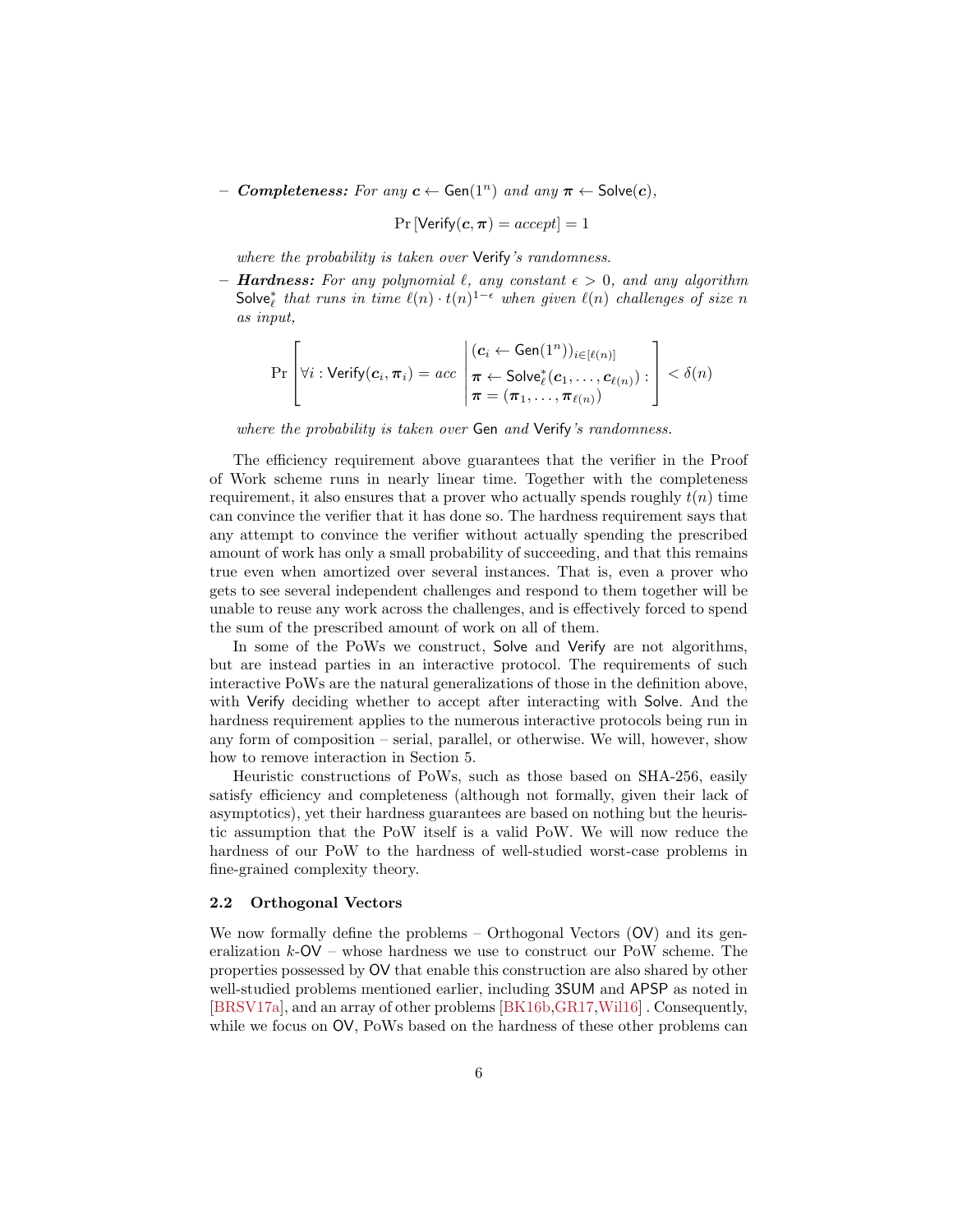be constructed along the lines of the one here. Further, the security of these constructions would also follow from the hardness of other problems that reduce to OV, 3SUM, etc. in a fine-grained manner with little, if any, degradation of security. Of particular interest, deciding graph properties that are statable in first-order logic all reduce to (moderate-dimensional) OV [\[GI16\]](#page-25-8), and so we can obtain PoWs if any problem statable as a first-order graph property is hard.

All the algorithms we consider henceforth – reductions, adversaries, etc. – are non-uniform Word-RAM algorithms (with words of size  $O(\log n)$ ) where n will be clear from context) unless stated otherwise, both in our hardness assumptions and our constructions. Security against such adversaries is necessary for PoWs to remain hard in the presence of pre-processing, which is typical in the case of cyrptocurrencies, for instance, where specialized hardware is often used. In the case of reductions, this non-uniformity is solely used to ensure that specific parameters determined completely by instance size (such as the prime  $p(n)$  in Definition [2.5\)](#page-7-1) are known to the reductions.

Remark 2.2. All of our reductions, algorithms, and assumptions can easily be made uniform by having an extra Setup procedure that is allowed to run in  $t(n)^{1-\epsilon}$  for some  $\epsilon > 0$  for a  $(t(n), \delta(n))$ -PoW. In our setting, this will just be used to find a prime on which to base a field extension for the rest of the PoW to satisfy the rest of its conditions. This makes sense for a PoW scheme to do and, for all the problems we consider, this can be done be done so that all the conjectures can be made uniformly. We leave everything non-uniform, however, for exposition's sake.

Definition 2.3 (Orthogonal Vectors). The OV problem on vectors of dimension d (denoted  $\mathsf{OV}_d$ ) is to determine, given two sets U, V of n vectors from  ${0,1\}^{d(n)}$  each, whether there exist  $u \in U$  and  $v \in V$  such that  $\langle u, v \rangle = 0$  (over  $\mathbb{Z}$ ). If left unspecified, d is to be taken to be  $\lceil \log^2 n \rceil$ .

OV is commonly conjectured to require  $n^{2-o(1)}$  time to decide, for which many conditional fine-grained hardness results are based on [\[Wil15\]](#page-26-1), and has been shown to be true if the Strong Exponential Time Hypothesis (SETH) holds [\[Wil05\]](#page-26-0). This hardness and the hardness of its generalization to k-OV of requiring  $n^{k-o(1)}$  time (which also holds under SETH) are what we base the hardness of our PoWs on. We now define k-OV.

Definition 2.4 (k-Orthogonal Vectors). For an integer  $k \geq 2$ , the k-OV problem on vectors of dimension d is to determine, given k sets  $(U_1, \ldots, U_k)$  of n vectors from  $\{0,1\}^{d(n)}$  each, whether there exist  $u^s \in U_s$  for each  $s \in [k]$  such that over  $\mathbb{Z}$ ,

$$
\sum_{\ell \in [d(n)]} u_{\ell}^1 \cdots u_{\ell}^k = 0
$$

We say that such a set of vectors is  $k$ -orthogonal. If left unspecified, d is to be taken to be  $\lceil \log^2 n \rceil$ .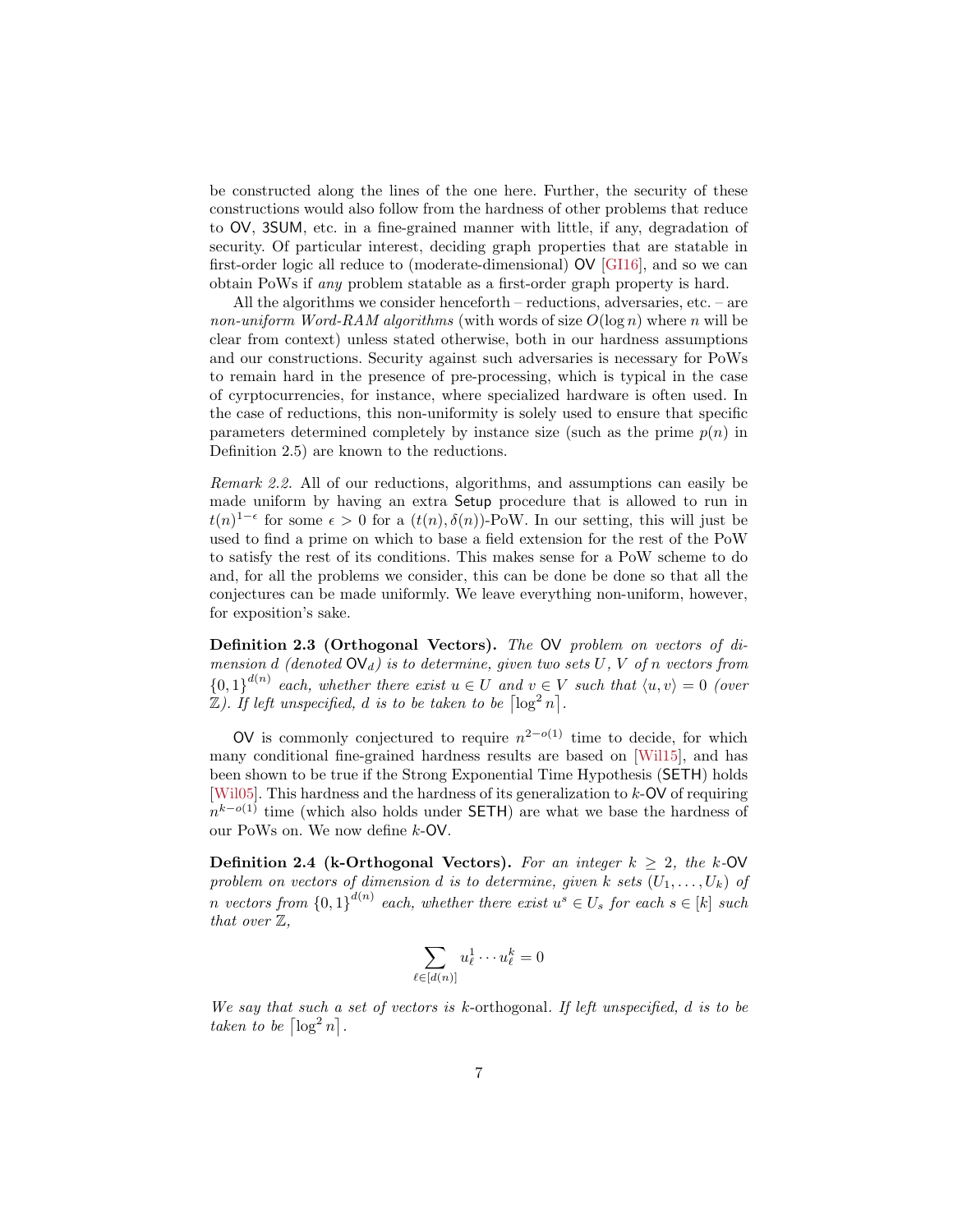While these problems are conjectured worst-case hard, there are currently no widely-held beliefs for distributions that it may be average-case hard over. [\[BRSV17a\]](#page-25-1), however, defines a related problem that is shown to be average-case hard when assuming the worst-case hardness of  $k$ -OV. This problem is that of evaluating the following polynomial:

For any prime number p, we define the polynomial  $f\text{OV}_{n,d,p}^k : \mathbb{F}_p^{knd} \to \mathbb{F}_p$  as follows. Its inputs are parsed in the manner that those of k-OV are: below, for any  $s \in [k]$  and  $i \in [n]$ ,  $u_i^s$  represents the i<sup>th</sup> vector in  $U_s$ , and for  $\ell \in [d]$ ,  $u_{i\ell}^s$ represents its  $\ell^{\text{th}}$  coordinate.

$$
f\mathrm{OV}_{n,d,p}^k(U_1,\ldots,U_k)=\sum_{i_1,\ldots,i_k\in[n]}\prod_{\ell\in[d]}\left(1-u_{i_1\ell}^1\cdots u_{i_k\ell}^k\right)
$$

When given an instance of k-OV (from  ${0,1}^{knd}$ ) as input,  $f\text{OV}_{n,d,p}^k$  counts the number of tuples of  $k$ -orthogonal vectors (modulo  $p$ ). Note that the degree of this polynomial is kd; for small d (e.g.  $d = \lceil \log^2 n \rceil$ ), this is a fairly lowdegree polynomial. The following definition gives the family of such polynomials parameterized by input size.

<span id="page-7-1"></span>**Definition 2.5** (FOV<sup>k</sup>). Consider an integer  $k \geq 2$ . Let  $p(n)$  be the smallest prime number larger than  $n^{\log n}$ , and  $d(n) = \lceil \log^2 n \rceil$ .  $\text{FOV}^k$  is the family of  $functions\left\{f\textsf{OV}_{n,d(n),p(n)}^{k}\right\}.$ 

Remark 2.6. We note that most of our results would hold for a much smaller choice of  $p(n)$  above – anything larger than  $n^k$  would do. The reason we choose p to be this large is to achieve negligible soundness error in interactive protocols we shall be designing for this family of functions (see Protocol [1.1\)](#page-9-1). Another way to achieve this is to use large enough extension fields of  $\mathbb{F}_p$  for smaller p's; this is actually preferable, as the value of  $p(n)$  as defined now is much harder to compute for uniform algorithms.

#### <span id="page-7-0"></span>2.3 Preliminaries

Our final protocol and its security consists, essentially, of two components – the hardness of evaluating  $f\mathsf{O} V^k$  on random inputs, and the the ability to certify the correct evaluation of  $f\mathsf{O} V^k$  in an efficiently verifiable manner. We explain the former in the next subsection; here, we describe the protocol for the latter (Protocol [1.1\)](#page-9-1), which we will use as a sub-routine in our final PoW protocol. This protocol is a  $(k-1)$ -round interactive proof that, given  $U_1, \ldots, U_k \in \mathbb{F}_p^{nd}$ and  $y \in \mathbb{F}_p$ , proves that  $f\text{OV}_{n,d,p}^k(U_1,\ldots,U_k)=y$ .

In the special case of  $k = 2$ , a non-interactive (MA) protocol for OV was shown in [\[Wil16\]](#page-26-4) and this MA protocol was used to construct a PoW scheme based on OV, 3SUM, and APSP in [\[BRSV17a\]](#page-25-1), albeit one that only satisfies a weaker hardness requirement (i.e. non-batchability was not considered or proved). We introduce interaction to greatly improve the verifier's efficiency and show how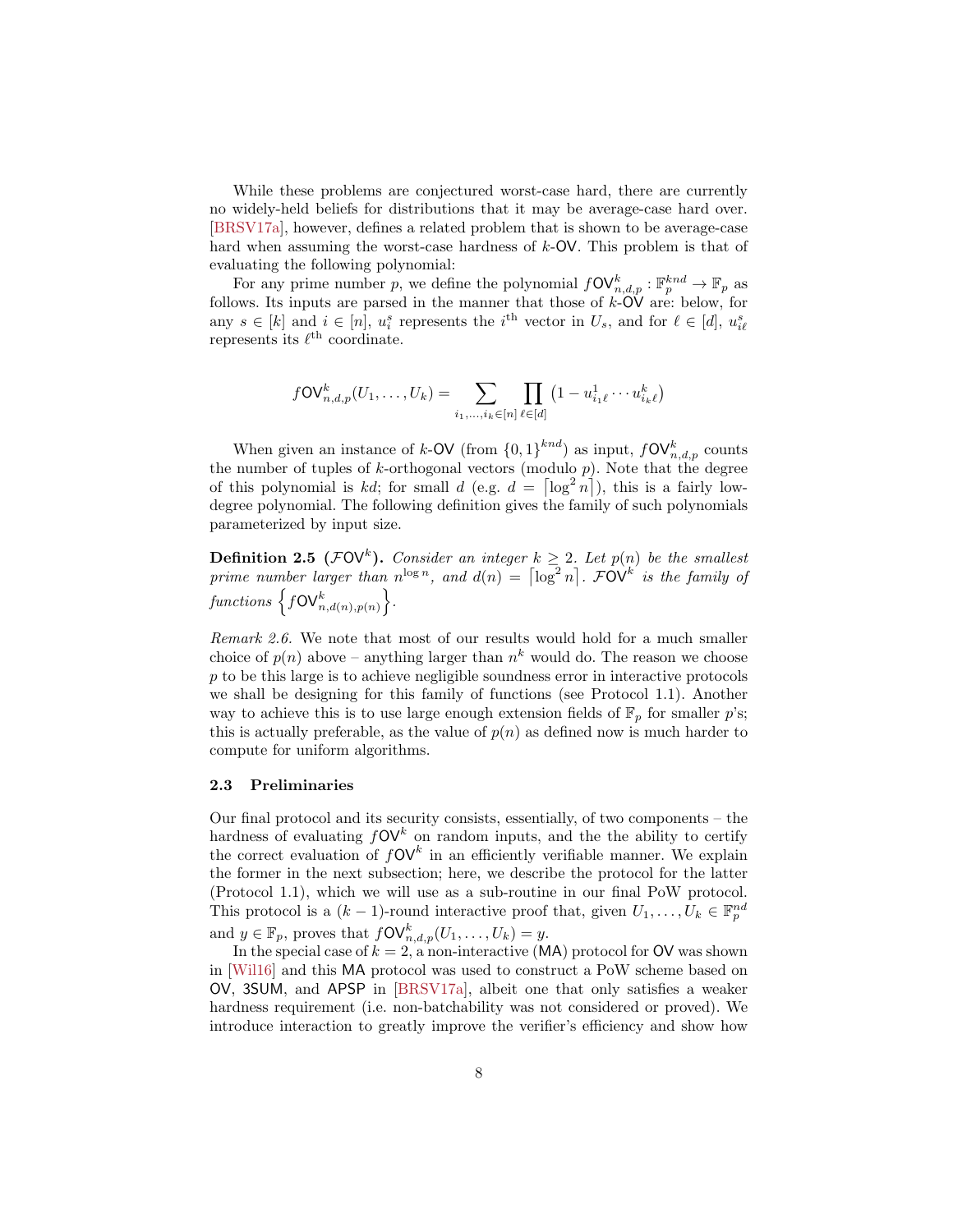interaction can be removed in Section [5.](#page-18-0) The following interactive proof is essentially the sum-check protocol, but in our case we need to pay close attention to the complexity of the prover and the verifier and so use ideas from [\[Wil16\]](#page-26-4).

We will set up the following definitions before describing the protocol. For each  $s \in [k]$ , consider the univariate polynomials  $\phi_1^s, \ldots, \phi_d^s : \mathbb{F}_p \to \mathbb{F}_p$ , where  $\phi_\ell^s$ represents the  $\ell^{\text{th}}$  column of  $U_s$  – that is, for  $i \in [n]$ ,  $\phi_\ell^s(i) = u_{i\ell}^s$ . Each  $\phi_\ell^s$  has degree at most  $(n-1)$ .  $f\text{OV}_{n,d,p}^k$  can now be written as:

$$
f \textsf{OV}_{n,d,p}^k (U_1, \ldots, U_k) = \sum_{i_1, \ldots, i_k \in [n]} \prod_{\ell \in [d]} (1 - u_{i_1 \ell}^1 \cdots u_{i_k \ell}^k)
$$
  
= 
$$
\sum_{i_1, \ldots, i_k \in [n]} \prod_{\ell \in [d]} (1 - \phi_{\ell}^1(i_1) \cdots \phi_{\ell}^k(i_k))
$$
  
= 
$$
\sum_{i_1, \ldots, i_k \in [n]} q(i_1, \ldots, i_k)
$$

where  $q$  is defined for convenience as:

$$
q(i_1,\ldots,i_k) = \prod_{\ell \in [d]} \left(1 - \phi_{\ell}^1(i_1)\cdots\phi_{\ell}^k(i_k)\right)
$$

The degree of q is at most  $D = k(n-1)d$ . Note that q can be evaluated at any point in  $\mathbb{F}_p^k$  in time  $\widetilde{O}(knd \log p)$ , by evaluating all the  $\phi_\ell^s(i_s)$ 's (these polynomials can be found using fast interpolation techniques for univariate polynomials [\[Hor72\]](#page-25-9)), computing each term in the above product and then multiplying them.

For any  $s \in [k]$  and  $\alpha_1, \ldots, \alpha_{s-1} \in \mathbb{F}_p$ , define the following univariate polynomial:

$$
q_{s,\alpha_1,\ldots,\alpha_{s-1}}(x)=\sum_{i_{s+1},\ldots,i_k\in [n]}q(\alpha_1,\ldots,\alpha_{s-1},x,i_{s+1},\ldots,i_k)
$$

Every such  $q_s$  has degree at most  $(n-1)d$  – this can be seen by inspecting the definition of q. With these definitions, the interactive proof is described as Protocol [1.1](#page-9-1) below. The completeness and soundness of this interactive proof is then asserted by Theorem [2.7,](#page-8-0) which is proven in Section [3.](#page-11-0)

<span id="page-8-0"></span>**Theorem 2.7.** For any  $k \geq 2$ , let d and p be as in Definition [2.5.](#page-7-1) Protocol [1.1](#page-9-1) is a  $(k-1)$ -round interactive proof for proving that  $y = \mathcal{F} \mathsf{OV}^k(x)$ . This protocol has perfect completeness and soundness error at most  $\left(\frac{knd}{p}\right)$ . The prover runs in time  $\widetilde{O}(n^k d \log p)$ , and the verifier in time  $\widetilde{O}(knd^2 \log p)$ .

As observed earlier, Protocol [1.1](#page-9-1) is non-interactive when  $k = 2$ . We then get the following corollary for FOV.

<span id="page-8-1"></span>**Corollary 2.8.** For  $k = 2$ , let d and p be as in Definition [2.5.](#page-7-1) Protocol [1.1](#page-9-1) is an MA proof for proving that  $y = \text{FOV}(x)$ . This protocol has perfect completeness and soundness error at most  $\left(\frac{2nd}{p}\right)$ . The prover runs in time  $\widetilde{O}(n^2)$ , and the verifier in time  $\widetilde{O}(n)$ .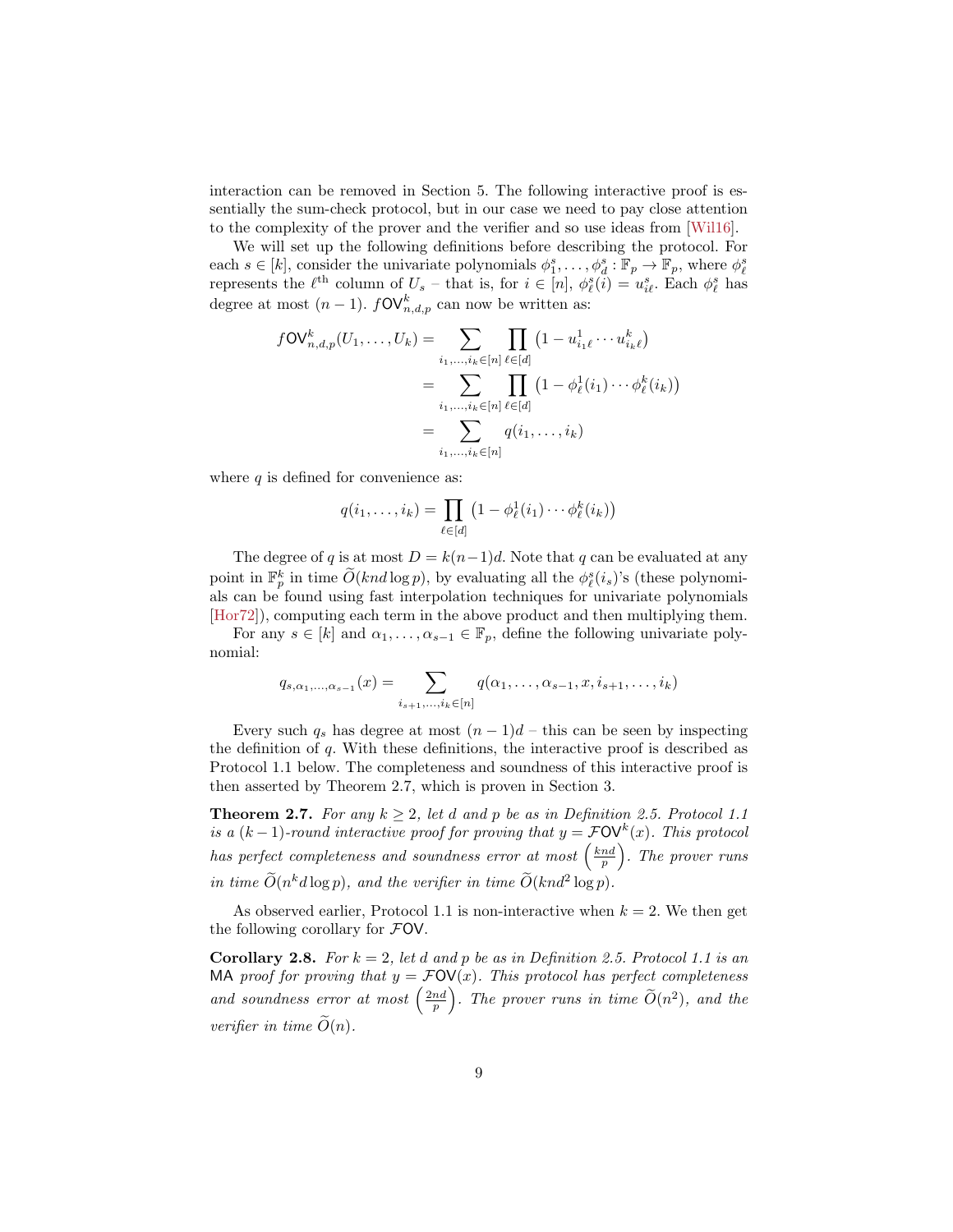#### <span id="page-9-1"></span>Interactive Proof for  $\mathcal{F} \mathsf{OV}^k$ :

The inputs to the protocol are  $(U_1, \ldots, U_k) \in \mathbb{F}_p^{knd}$  (a valid input to  $f\text{OV}_{n,d,p}^k$ ), and a field element  $y \in \mathbb{F}_p$ . The polynomials q are defined as in the text.

- $-$  The prover sends the coefficients of a univariate polynomial  $q_1^*$  of degree at most  $(n-1)d$ .
- The verifier checks that  $\sum_{i_1 \in [n]} q_1^*(i_1) = y$ . If not, it rejects.
- For  $s$  from 1 up to  $k$  2:
	- The verifier sends a random  $\alpha_s \leftarrow \mathbb{F}_p$ .
	- The prover sends the coefficients of a polynomial  $q_{s+1,\alpha_1,\dots,\alpha_s}^*$  of degree at most  $(n-1)d$ .
	- The verifier checks that  $\sum_{i_{s+1}\in [n]} q_{s+1,\alpha_1,\dots,\alpha_s}^*(i_{s+1}) = q_{s,\alpha_1,\dots,\alpha_{s-1}}^*(\alpha_s)$ . If not, it rejects.

– The verifier picks  $\alpha_{k-1}$  ←  $\mathbb{F}_p$  and checks that  $q_{k-1,\alpha_1,\dots,\alpha_{k-2}}^*(\alpha_{k-1})$  =  $q_{k-1,\alpha_1,\ldots,\alpha_{k-2}}(\alpha_{k-1}),$  computed using the fact that  $q_{k-1,\alpha_1,\ldots,\alpha_{k-2}}(\alpha_{k-1})=$ 

- $\sum_{i_k \in [n]} q_{k,\alpha_1,\ldots,\alpha_{k-1}}(i_k)$ . If not, it rejects.
- If the verifier hasn't rejected yet, it accepts.

Protocol 1.1: Interactive Proof for  $\mathcal{F}$ OV<sup>k</sup>.

#### <span id="page-9-0"></span>2.4 The PoW Protocol

We now present Protocol [1.2,](#page-9-2) which we show to be a Proof of Work scheme assuming the hardness of  $k$ -OV.

#### <span id="page-9-2"></span>Proof of Work based on hardness of k-OV:

 $-$  Gen $(1^n)$ :

- Output a random  $\boldsymbol{c} \in \mathbb{F}_p^{knd}$ .
- (Solve, Verify) work as follows given c:
	- Solve computes  $z = f\mathsf{OV}_{n,d,p}^k(c)$  and outputs it.
	- Solve and Verify run Protocol [1.1](#page-9-1) with input  $(c, z)$ , Solve as prover, and Verify as verifier.
	- Verify accepts iff the verifier in the above instance of Protocol [1.1](#page-9-1) accepts.

Protocol 1.2: Proof of Work based on the hardness of  $k$ -OV.

<span id="page-9-3"></span>**Theorem 2.9.** For some  $k \geq 2$ , suppose k-OV takes  $n^{k-o(1)}$  time to decide for all but finitely many input lengths for any  $d = \omega(\log n)$ . Then, Protocol [1.2](#page-9-2) is an  $(n^k, \delta)$ -Proof of Work scheme for any function  $\delta(n) > 1/n^{o(1)}$ .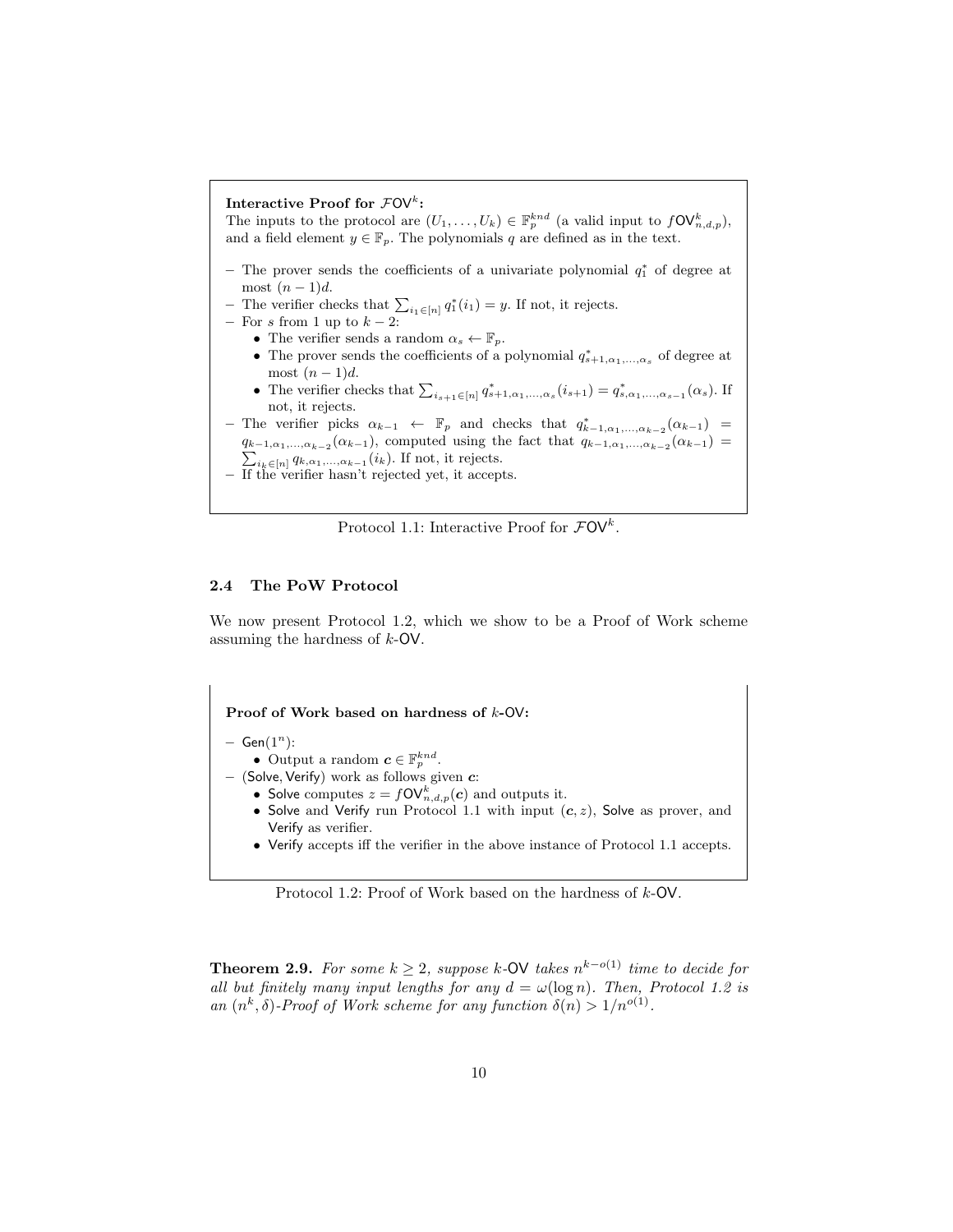Remark 2.10. As is, this will be an interactive Proof of Work protocol. In the special case of  $k = 2$ , Corollary [2.8](#page-8-1) gives us a non-interactive PoW. If we want to remove interaction for general  $k$ -OV, however, we could use the MA proof in [\[Wil16\]](#page-26-4) at the cost of verification taking time  $\widetilde{O}(n^{k/2})$  as was done in [\[BRSV17a\]](#page-25-1). To keep verification time at  $\tilde{O}(n)$ , we instead show how to remove interaction in the Random Oracle model in Section [5.](#page-18-0) This will allow us to tune the gap between the parties – we can choose k and thus the amount of work,  $n^{k-o(1)}$ , that must be done by the prover while always only needing  $O(n)$  time for verification.

Remark 2.11. We can also exploit this PoW's algebraic structure on the Prover's side. Using techniques from [\[BK16b\]](#page-25-3), the Prover's work can be distributed amongst a group of provers. While, cumulatively, they must complete the work required of the PoW, they can each only do a portion of it. Further, this can be done in a way robust to Byzantine errors amongst the group. See Remark [3.4](#page-13-0) for further details.

We will use Theorem [2.7](#page-8-0) to argue for the completeness and soundness of Protocol [1.2.](#page-9-2) In order to prove the hardness, we will need lower bounds on how well the problem that Solve is required to solve can be batched. We first define what it means for a function to be non-batchable in the average-case in a manner compatible with the hardness requirement. Note that this requirement is stronger than being non-batchable in the worst-case.

<span id="page-10-1"></span>**Definition 2.12.** Consider a function family  $\mathcal{F} = \{f_n : \mathcal{X}_n \to \mathcal{Y}_n\}$ , and a family of distributions  $\mathcal{D} = \{D_n\}$ , where  $D_n$  is over  $\mathcal{X}_n$ . F is not  $(\ell, t, \delta)$ -batchable on average over  $\mathcal D$  if, for any algorithm Batch that runs in time  $\ell(n)t(n)$  when run on  $\ell(n)$  inputs from  $\mathcal{X}_n$ , when it is given as input  $\ell(n)$  independent samples from  $D_n$ , the following is true for all large enough n:

$$
\Pr_{x_i \leftarrow D_n} \left[ \mathsf{Batch}(x_1, \ldots, x_{\ell(n)}) = (f_n(x_1), \ldots, f_n(x_{\ell(n)})) \right] < \delta(n)
$$

We will be concerned with the case where the batched time  $t(n)$  is less than the time it takes to compute  $f_n$  on a single instance. This sort of statement is what a direct sum theorem for  $\mathcal{F}'$ 's hardness would guarantee. Theorem [2.13,](#page-10-0) then, claims that we achieve this non-batchability for  $\mathcal{F}OV^k$  and, as  $\mathcal{FOV}^k$  is one of the things that Solve is required to evaluate, we will be able to show the desired hardness of Protocol [1.2.](#page-9-2) We prove Theorem [2.13](#page-10-0) via a direct sum theorem in Appendix [A,](#page-26-5) and prove a weaker version for illustrative purposes in Section [4.](#page-14-0)

<span id="page-10-0"></span>**Theorem 2.13.** For some  $k \geq 2$ , suppose k-OV takes  $n^{k-o(1)}$  time to decide for all but finitely many input lengths for any  $d = \omega(\log n)$ . Then, for any constants  $c, \epsilon > 0$  and  $\delta < \epsilon/2$ ,  $\mathcal{F} \mathsf{O} \mathsf{V}^k$  is not  $(n^c, n^{k-\epsilon}, 1/n^{\delta})$ -batchable on average over the uniform distribution over its inputs.

We now put all the above together to prove Theorem [2.9](#page-9-3) as follows.

**Proof of Theorem [2.9](#page-9-3).** We prove that Protocol [1.2](#page-9-2) satisfies the various requirements demanded of a Proof of Work scheme assuming the hardness of k-OV.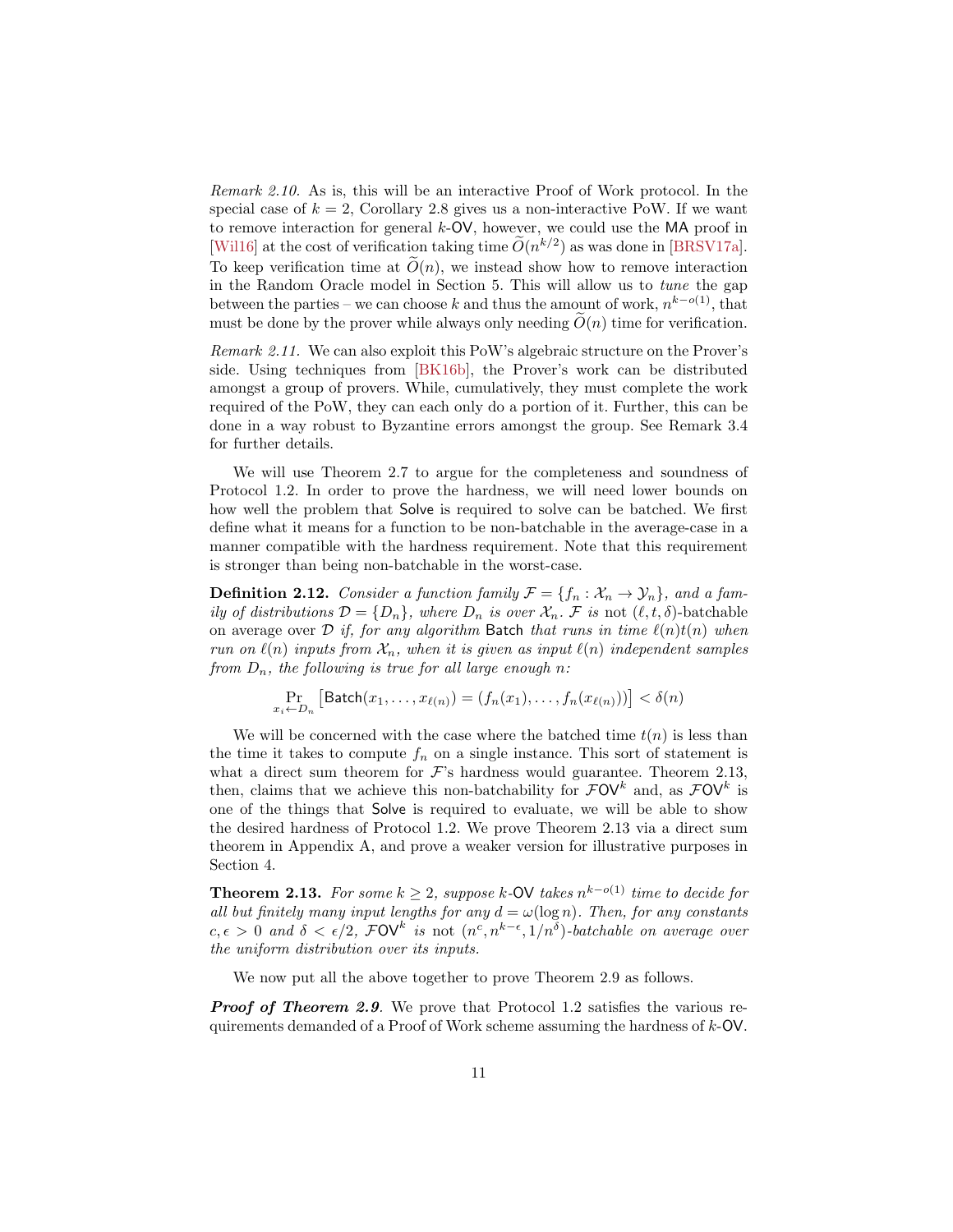#### Efficiency:

- Gen(1<sup>n</sup>) simply samples *knd* uniformly random elements of  $\mathbb{F}_p$ . As  $d = \log^2 n$ and  $p \leq 2n^{\log n}$  (by Bertrand-Chebyshev's Theorem), this takes  $\widetilde{O}(n)$  time.
- Solve computes  $f\textsf{OV}_{n,d,p}^k(c)$ , which can be done in  $\widetilde{O}(n^k)$  time. It then runs the prover in an instance of Protocol [1.1,](#page-9-1) which can be done in  $\widetilde{O}(n^k)$  time by Theorem [2.7.](#page-8-0) So in all it takes takes  $\widetilde{O}(n^k)$  time.
- Verify runs the verifier in an instance of Protocol [1.1,](#page-9-1) taking  $\tilde{O}(n)$  time, again by Theorem [2.7.](#page-8-0)

Completeness: This follows immediately from the completeness of Protocol [1.1](#page-9-1) as an interactive proof for  $\mathcal{FOV}^k$ , as stated in Theorem [2.7,](#page-8-0) as this is the protocol that Solve and Verify engage in.

Hardness: We proceed by contradiction. Suppose there is a polynomial  $\ell$ , and (interactive) algorithm  $Solve^*$ , and a constant  $\epsilon > 0$  such that  $Solve^*$  runs in time  $\ell(n)n^{k-\epsilon}$  and makes Verify accept on  $\ell(n)$  independent challenges generated by **Gen**(1<sup>n</sup>) with probability at least  $\delta(n) > 1/n^{o(1)}$  for infinitely many input lengths  $\overline{n}$ .

For each of these input lengths, let the set of challenges (which are fOV inputs) produced by  $Gen(1^n)$  be  $\{c_1, \ldots, c_{\ell(n)}\}$ , and the corresponding set of solutions output by Solve<sup>\*</sup> be  $\{z_1, \ldots, z_{\ell(n)}\}$ . So Solve<sup>\*</sup> succeeds as a prover in Protocol [1.1](#page-9-1) for all the instances  $\{(\mathbf{c}_i, z_i)\}$  with probability at least  $\delta(n)$ .

By the negligible soundness error of Protocol [1.1](#page-9-1) guaranteed by Theorem [2.7,](#page-8-0) in order to do this, Solve $^*$  has to use the correct values  $f\mathsf{OV}_{n,d,p}^k(\bm{c}_i)$  for all the  $z_i$ 's with probability negligibly close to  $\delta(n)$  and definitely more than, say,  $\delta(n)/2$ . In particular, with this probability, it has to explicitly compute  $f\text{OV}_{n,d,p}^k$  at  $c_1, \ldots, c_{\ell(n)}$ , all of which are independent uniform points in  $\mathbb{F}_p^{knd}$  for all of these infinitely many input lengths  $n$ . But this is exactly what Theorem [2.13](#page-10-0) says is impossible under our assumptions. So such a Solve<sup>∗</sup> cannot exist, and this proves the hardness of Protocol [1.2.](#page-9-2)

We have thus proven all the properties necessary and hence Protocol [1.2](#page-9-2) is indeed an  $(n^k, \delta)$ -Proof of Work under the hypothesised hardness of k-OV for any  $\delta(n) > 1/n^{o(1)}$ .  $\Box$ 

# <span id="page-11-0"></span>3 Verifying  $\mathcal{F}$ OV<sup>k</sup>

In this section, we prove Theorem [2.7](#page-8-0) (stated in Section [2\)](#page-4-1), which is about Protocol [1.1](#page-9-1) being a valid interactive proof for proving evaluations of  $\mathcal{F}O\mathsf{V}^k$ . We use here terminology from the theorem statement and protocol description. Recall the the input to the protocol is  $U_1, \ldots, U_k \in \mathbb{F}_p^{nd}$  and  $y \in \mathbb{F}_p$ , and the prover wishes to prove that  $y = f \text{OV}_{n,d,p}^k(U_1, \ldots, U_k)$ .

Completeness. If indeed  $y = f\text{OV}_{n,d,p}^k(U_1,\ldots,U_k)$ , the prover can make the verifier in the protocol accept by using the polynomials  $(q_1, q_{2,\alpha_1}, \ldots, q_{k,\alpha_1,\ldots,\alpha_k})$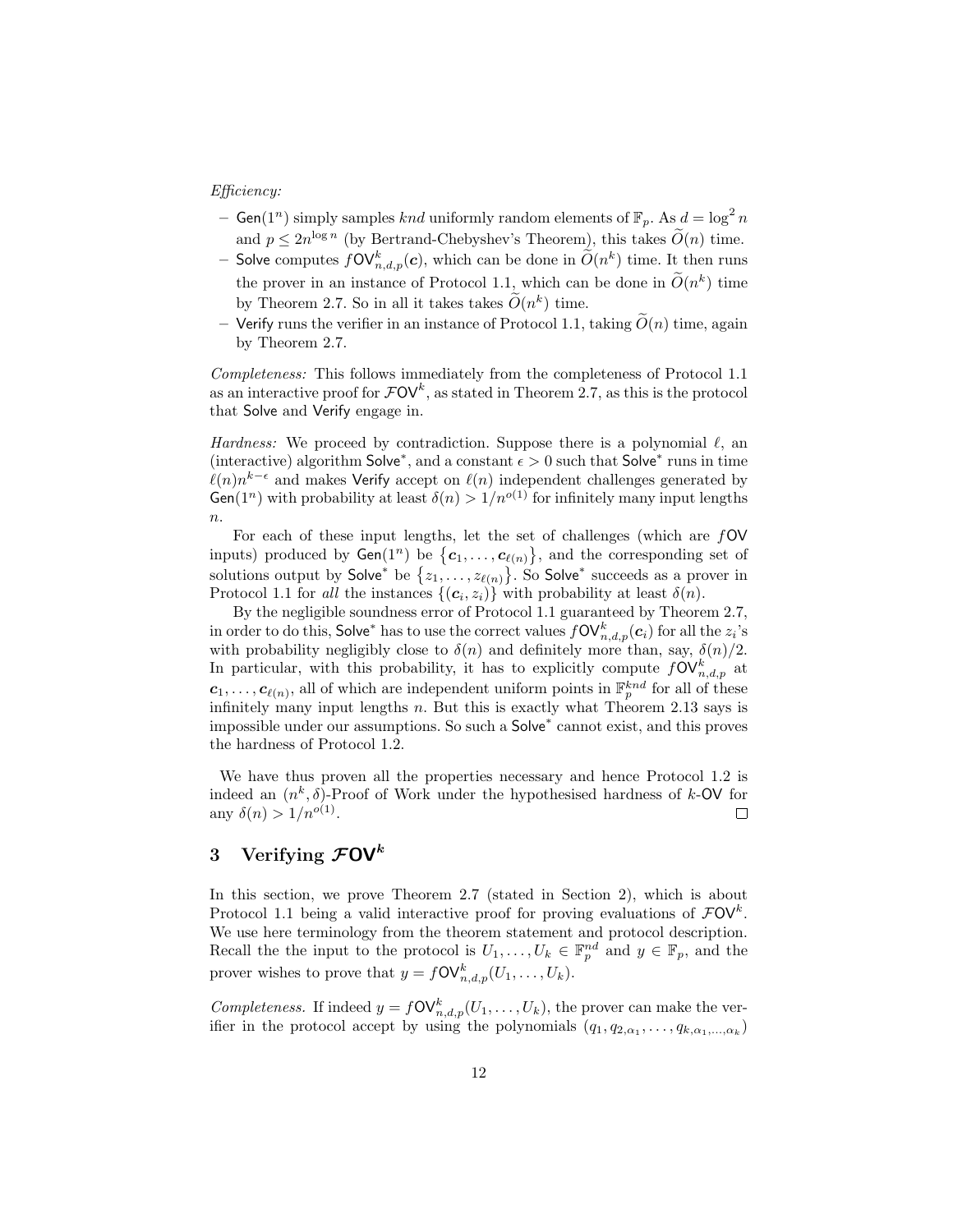in place of  $(q_1^*, q_{2,\alpha_1}^*, \ldots, q_{k,\alpha_1,\ldots,\alpha_k}^*)$ . Perfect completeness is then seen to follow from the definitions of these polynomials and their relation to  $q$  and hence  $f$ OV $_{n,d,p}^k$ .

*Soundness.* Suppose  $y \neq f\mathsf{OV}_{n,d,p}^k(U_1,\ldots,U_k)$ . We now analyze the probability with which a cheating prover could make the verifier accept.

To start with, note that the prover's  $q_1^*$  has to be different from  $q_1$ , as otherwise the check in the second step would fail. Further, as the degree of these polynomials is less than nd, the probability that the verifier will then choose an  $\alpha_1$  such that  $q_1^*(\alpha_1) = q_1(\alpha_1)$  is less than  $\frac{nd}{p}$ .

If this event does not happen, then the prover has to again send a  $q_{2,\alpha_1}^*$  that is different from  $q_{2,\alpha_1}$ , which again agree on  $\alpha_2$  with probability less than  $\frac{nd}{p}$ . This goes on for  $(k - 1)$  rounds, at the end of which the verifier checks whether  $q_{k-1}^*(\alpha_{k-1})$  is equal to  $q_{k-1}(\alpha_{k-1})$ , which it computes by itself. If at least one of these accidental equalities at a random point has not occurred throughout the protocol, the verifier will reject. The probability that no violations occur over the  $(k-1)$  rounds is, by the union bound, less than  $\frac{knd}{p}$ .

Efficiency. Next we discuss details of how the honest prover and the verifier are implemented, and analyze their complexities. To this end, we will need the following algorithmic results about computations involving univariate polynomials over finite fields.

<span id="page-12-1"></span>Lemma 3.1 (Fast Multi-point Evaluation [\[Fid72\]](#page-25-10)). Given the coefficients of a univariate polynomial  $q : \mathbb{F}_p \to \mathbb{F}_p$  of degree at most N, and N points  $x_1, \ldots, x_N \in \mathbb{F}_p$ , the set of evaluations  $(q(x_1), \ldots, q(x_N))$  can be computed in time  $O(N \log^3 N \log p)$ .

<span id="page-12-0"></span>**Lemma 3.2 (Fast Interpolation [\[Hor72\]](#page-25-9)).** Given  $N + 1$  evaluations of a univariate polynomial  $q : \mathbb{F}_p \to \mathbb{F}_p$  of degree at most N, the coefficients of q can be computed in time  $O(N \log^3 N \log p)$ .

To start with, both the prover and verifier compute the coefficients of all the  $\phi_{\ell}^{s}$ 's. Note that, by definition, they know the evaluation of each  $\phi_{\ell}^{s}$  on n points, given by  $\{(i, u_{i\ell}^s)\}_{i\in[n]}$ . This can be used to compute the coefficients of each  $\phi_{\ell}^s$ in time  $O(n \log p)$  by Lemma [3.2.](#page-12-0) The total time taken is hence  $O(knd \log p)$ .

The proof of the following proposition specifies further details of the prover's workings.

**Proposition 3.3.** The coefficients of the polynomial  $q_{s,\alpha_1,...,\alpha_{s-1}}$  can be computed in time  $\widetilde{O}((n^{k-s+1}d + nd^2) \log p)$  given the above preprocessing.

Proof. The procedure to do the above is as follows:

- 1. Fix some value of  $s, \alpha_1, \ldots, \alpha_{s-1}$ .
- 2. For each  $\ell \in [d]$ , compute the evaluation of  $\phi_{\ell}^{s}$  on nd points, say  $\{1, \ldots, nd\}$ . – Since its coefficients are known, the evaluations of each  $\phi_{\ell}^{s}$  on these nd points can be computed in time  $O(nd \log p)$  by Lemma [3.1,](#page-12-1) for a total of  $\tilde{O}(nd^2 \log p)$  for all the  $\phi_{\ell}^{s}$ 's.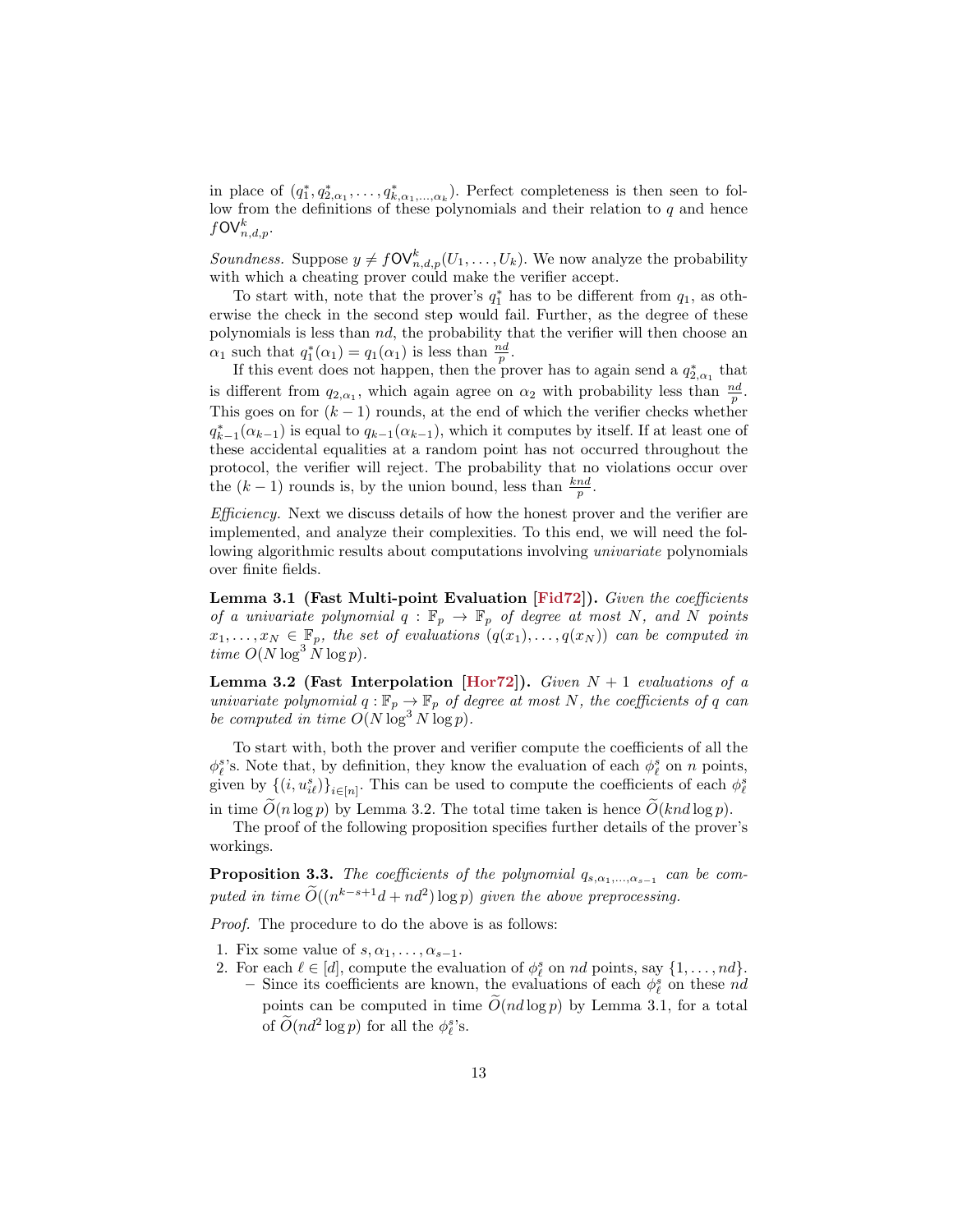- 3. For each setting of  $i_{s+1}, \ldots, i_k$ , compute the evaluations of the polynomial  $\rho_{i_{s+1},...,i_k}(x) = q(\alpha_1,...,\alpha_{s-1},x,i_{s+1},...,i_k)$ , on the points  $\{1,...,nd\}$ .
	- First substitute the constants  $\alpha_1, \ldots, \alpha_{s-1}, i_{s+1}, \ldots, i_k$  into the definition of q.
	- This requires computing, for each  $\ell \in [d]$  and  $s' \in [k] \setminus \{s\}$ , either  $\phi_{\ell}^{s'}(\alpha_s)$  or  $\phi_{\ell}^{s'}(i_s)$ . All of this can be done in time  $\tilde{O}(knd \log p)$  by direct polynomial evaluations since the coefficients of the  $\phi_{\ell}^{s'}$ 's are known.
	- This reduces  $q$  to a product of  $d$  univariate polynomials of degree less than  $n$ , whose evaluations on the  $nd$  points can now be computed in time  $O(knd \log p)$  by multiplying the constants computed in the above step with the evaluations of  $\phi_{\ell}^{s'}$  on these points, and subtracting from 1.
	- The product of the evaluations can now be computed in time  $\tilde{O}(nd^2 \log p)$ to get what we need.
- 4. Add up the evaluations of  $\rho_{i_{s+1},...,i_k}$  pointwise over all settings of  $(i_{s+1},...,i_k)$ .
	- There are  $n^{k-s}$  possible settings of  $(i_{s+1},...,i_k)$ , and for each of these we have *nd* evaluations. All the additions hence take  $\tilde{O}(n^{k-s+1}d\log p)$ time.
- 5. This gives us *nd* evaluations of  $q_{s,\alpha_1,\dots,\alpha_{s-1}}$ , which is a univariate polynomial of degree at most  $(n-1)d$ . So its coefficients can be computed in time  $O(nd \log p)$  by Lemma [3.2.](#page-12-0)

It can be verified from the intermediate complexity computations above that all these operations together take  $\widetilde{O}((n^{k-s+1}d + nd^2) \log p)$  time. This proves the proposition.  $\Box$ 

Recall that what the honest prover has to do is compute  $q_1, q_{2,\alpha_1}, \ldots, q_{k,\alpha_1,\ldots,\alpha_{k-1}}$ for the  $\alpha_s$ 's specified by the verifier. By the above proposition, along with the preprocessing, the total time the prover takes is:

$$
\widetilde{O}(knd \log p + (n^k d + nd^2) \log p) = \widetilde{O}(n^k d \log p)
$$

The verifier's checks in steps (2) and (3) can each be done in  $\tilde{O}(n \log p)$  time using Lemma [3.1.](#page-12-1) Step (4), finally, can be done by using the above proposition with  $s = k$  in time  $O(n d^2 \log p)$ . Even along with the preprocessing, this leads to a total time of  $\widetilde{O}(knd^2 \log p)$ .

<span id="page-13-0"></span>Remark 3.4. Note the Prover's work of finding coefficients of polynomials is mainly done by evaluating the polynomial on many points and interpolating. Similarly to [\[BK16b\]](#page-25-3), this opens the door to distributing the Prover's work. Namely, the individual evaluations can be split amongst a group of workers which can then be recombined to find the final coefficients. Further, since the evaluations of a polynomial is a Reed-Solomon code, this allows for error correction in the case that the group of provers make errors or have some malicious members. Thus, the Prover's work can be distributed in a way that is robust to Byzantine errors and can identify misbehaving members.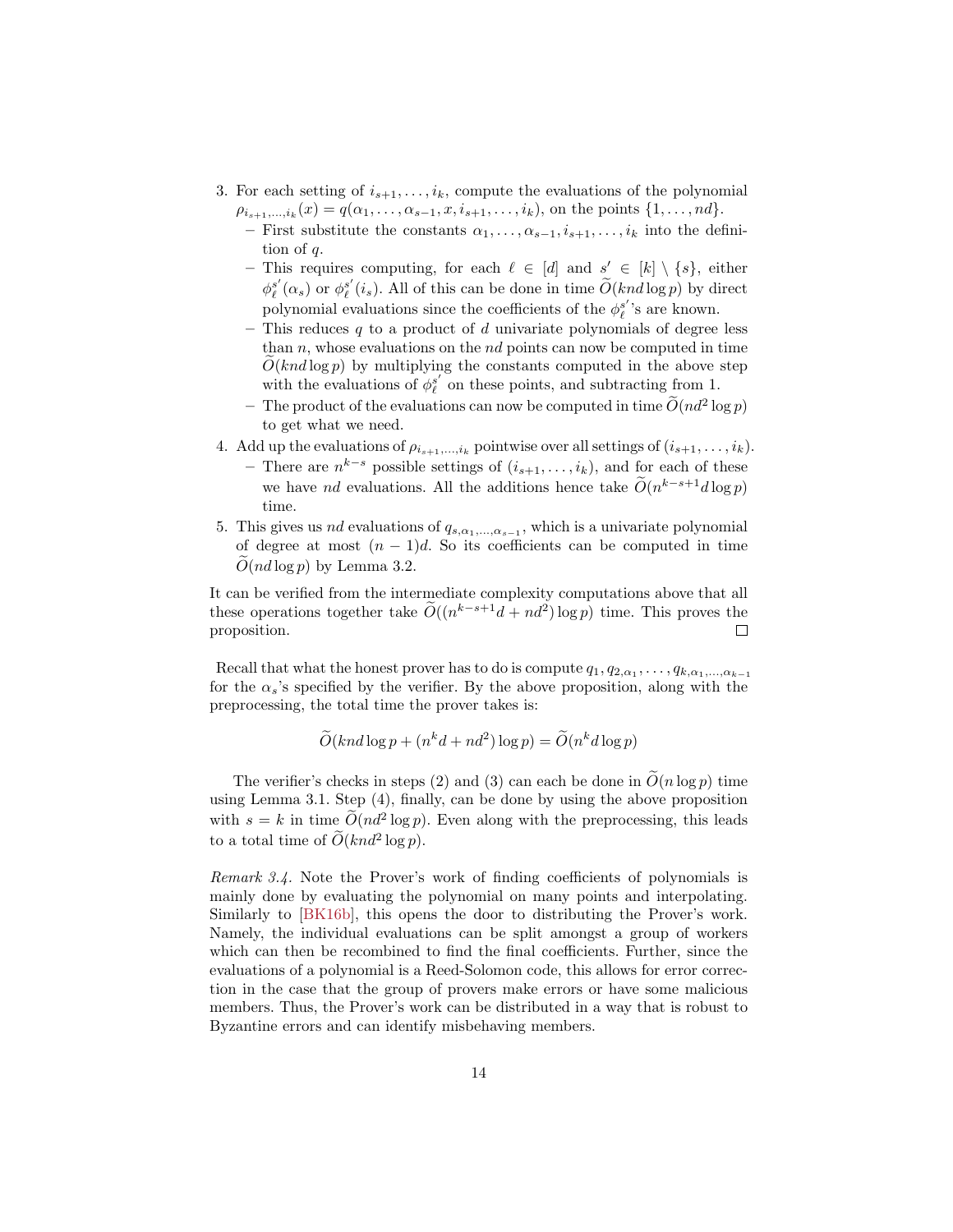## <span id="page-14-0"></span>4 A Direct Sum Theorem for FOV

A direct sum theorem for a problem roughly states that solving  $m$  independent instances of a problem takes  $m$  times as long as a single instance. The converse of this is attaining a non-trivial speed-up when given a batch of instances. In this section we prove a direct sum theorem for the problem of evaluating  $\mathcal{F}$ OV and thus its non-batchability.

Direct sum are typically elusive in complexity theory and so our results, which we prove for generic problems with a certain set of properties, may be of independent interest to the study of hardness amplification. That our results show that batch-evaluating our multivariate low-degree polynomials is hard may be particularly surprising since batch-evaluation for univariate low-degree polynomials is known to be easy [\[Fid72](#page-25-10)[,Hor72\]](#page-25-9) and, further, [\[BK16b](#page-25-3)[,GR17](#page-25-7)[,Wil16\]](#page-26-4) show that batch-evaluating multivariate low-degree polynomials (including our own) is easy to delegate. For more rigorous definitions of direct sum and direct product theorems, see [\[She12\]](#page-26-6).

We now prove the following weaker version of Theorem [2.13](#page-10-0) on  $\mathcal{F}OV$ 's nonbatchability (Theorem [2.13](#page-10-0) is proven in Appendix [A](#page-26-5) using an extension of the techniques employed here). The notion of non-batchability used below is defined in Definition [2.12](#page-10-1) in Section [2.](#page-4-1)

<span id="page-14-1"></span>**Theorem 4.1.** For some  $k \geq 2$ , suppose k-OV takes  $n^{k-o(1)}$  time to decide for all but finitely many input lengths for any  $d = \omega(\log n)$ . Then, for any constants  $c, \epsilon > 0$ , FOV<sup>k</sup> is not  $(n^c, n^{k-\epsilon}, 7/8)$ -batchable on average over the uniform distribution over its inputs.

Throughout this section, F, F' and G are families of functions  $\{f_n : \mathcal{X}_n \to \mathcal{Y}_n\}$ ,  ${f'_n : \mathcal{X}'_n \to \mathcal{Y}'_n}$  and  $\left\{ g_n : \hat{\mathcal{X}}_n \to \hat{\mathcal{Y}}_n \right\}$ , and  $\mathcal{D} = \{D_n\}$  is a family of distributions where  $D_n$  is over  $\hat{\mathcal{X}}_n$ .

Theorem [4.1](#page-14-1) is the result of two properties possessed by  $\mathcal{F}OV^k$ . We define these properties below, prove a more general lemma about functions that have these properties, and use it to prove this theorem.

**Definition 4.2.** F is said to be  $(s, l)$ -downward reducible to F' in time t if there is a pair of algorithms (Split, Merge) satisfying:

- For all large enough n,  $s(n) < n$ .
- Split on input an  $x \in \mathcal{X}_n$  outputs  $\ell(n)$  instances from  $\mathcal{X}'_{s(n)}$ .

$$
\mathsf{Split}(x) = (x_1, \ldots, x_{\ell(n)})
$$

- Given the value of  $\mathcal{F}'$  at these  $\ell(n)$  instances, Merge can reconstruct the value of  $\mathcal F$  at  $x$ .

$$
Merge(x, f'_{s(n)}(x_1), \ldots, f'_{s(n)}(x_{\ell(n)})) = f_n(x)
$$

– Split and Merge together run in time at most  $t(n)$ .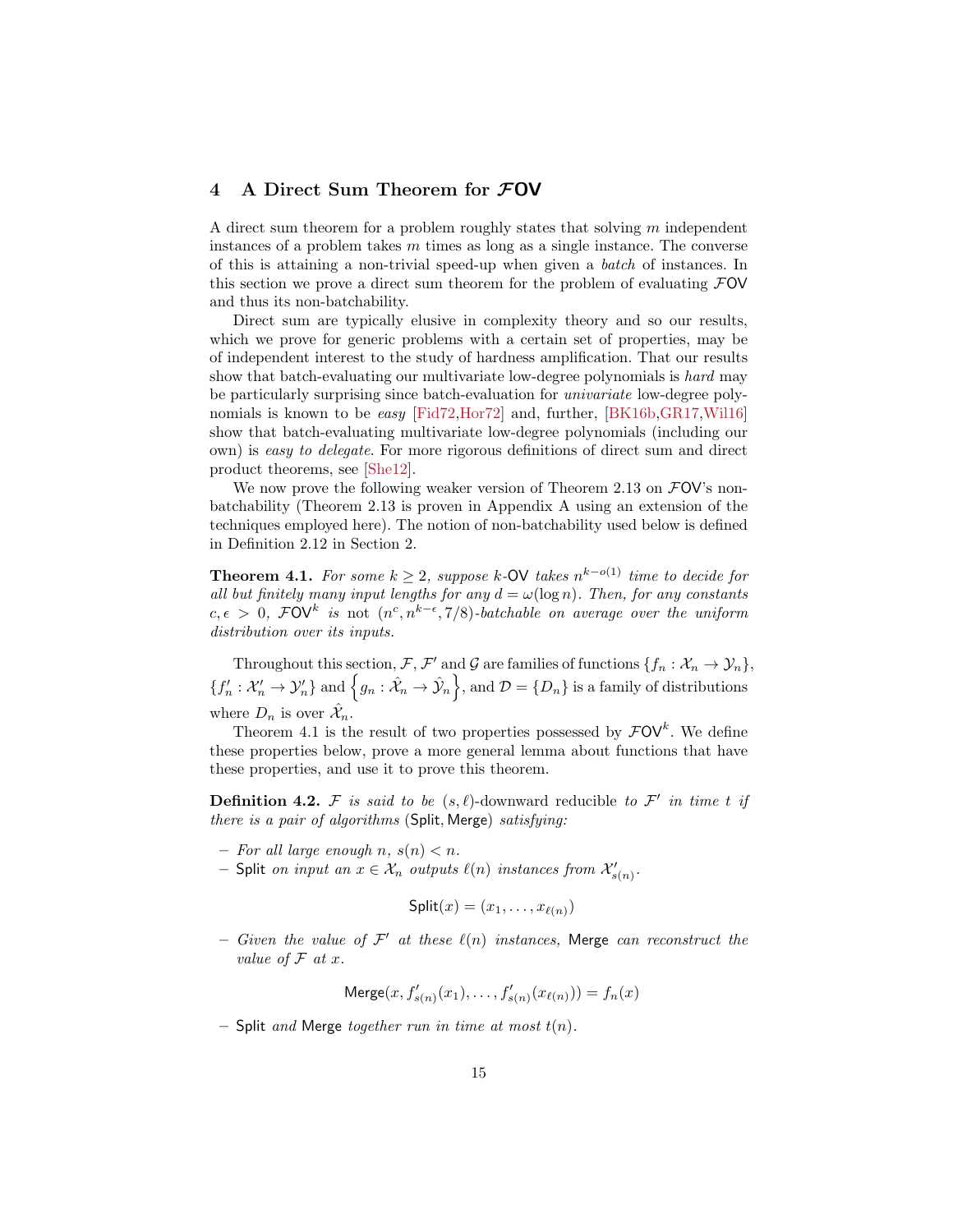If  $\mathcal{F}'$  is the same as  $\mathcal{F}$ , then  $\mathcal F$  is said to be downward self-reducible.

**Definition 4.3.** F is said to be  $\ell$ -robustly reducible to G in time t if there is a pair of algorithms (Split, Merge) satisfying:

– Split on input an  $x \in \mathcal{X}_n$  (and randomness r) outputs  $\ell(n)$  instances from  $\hat{\mathcal{X}_n}$  .

$$
\mathsf{Split}(x; r) = (x_1, \ldots, x_{\ell(n)})
$$

- For such a tuple  $(x_i)_{i \in [\ell(n)]}$  and any function  $g^*$  such that  $g^*(x_i) = g_n(x_i)$ for at least  $2/3$  of the  $x_i$ 's, Merge can reconstruct the function value at x as:

Merge $(x, r, g^*(x_1), \ldots, g^*(x_{\ell(n)})) = f_n(x)$ 

- Split and Merge together run in time at most  $t(n)$ .
- Each  $x_i$  is distributed according to  $D_n$ , and the  $x_i$ 's are pairwise independent.

The above is a more stringent notion than the related non-adaptive random self-reducibility as defined in [\[FF93\]](#page-25-11). We remark that to prove what we need, it can be shown that it would have been sufficient if the reconstruction above had only worked for most r's.

<span id="page-15-0"></span>**Lemma 4.4.** Suppose  $\mathcal{F}, \mathcal{F}'$  and  $\mathcal{G}$  have the following properties:

- $-$  F is  $(s_d, \ell_d)$ -downward reducible to F' in time  $t_d$ .  $\mathcal{F}'$  is  $\ell_r$ -robustly reducible to  $\mathcal G$  over  $\mathcal D$  in time  $t_r$ .
- G is  $(\ell_a, t_a, 7/8)$ -batchable on average over D, and  $\ell_a(s_d(n)) = \ell_d(n)$ .

Then  $F$  can be computed in the worst-case in time:

$$
t_d(n) + \ell_d(n)t_r(s_d(n)) + \ell_r(s_d(n))\ell_d(n)t_a(s_d(n))
$$

We note, that the condition  $\ell_a(s_d(n)) = \ell_d(n)$  above can be relaxed to  $\ell_a(s_d(n)) \leq \ell_d(n)$  at the expense of a factor of 2 in the worst-case running time obtained for  $F$ . We now show how to prove Theorem [4.1](#page-14-1) using Lemma [4.4,](#page-15-0) and then prove the lemma itself.

**Proof of Theorem [4.1](#page-14-1).** Fix any  $k \geq 2$ . Suppose, towards a contradiction, that for some  $c, \epsilon > 0$ ,  $\mathcal{F} \mathsf{O} \mathsf{V}^k$  is  $(n^c, n^{k-\epsilon}, 7/8)$ -batchable on average over the uniform distribution. In our arguments we will refer to the following function families:

- $-\mathcal{F}$  is k-OV with vectors of dimension  $d = \left(\frac{k}{k+c}\right)^2 \log^2 n$ .  $\mathcal{F}'$  is k-OV with vectors of dimension  $\log^2 n$ .
- $-\mathcal{G}$  is  $\mathcal{F} \mathsf{O} \mathsf{V}^k$  (over  $\mathbb{F}_p^{knd}$  for some p that definitely satisfies  $p > n$ ).

Let  $m = n^{k/(k+c)}$ . Note the following two properties :

$$
-\frac{n}{m^{c/k}} = m
$$
  
-  $d = \left(\frac{k}{k+c}\right)^2 \log^2 n = \log^2 m$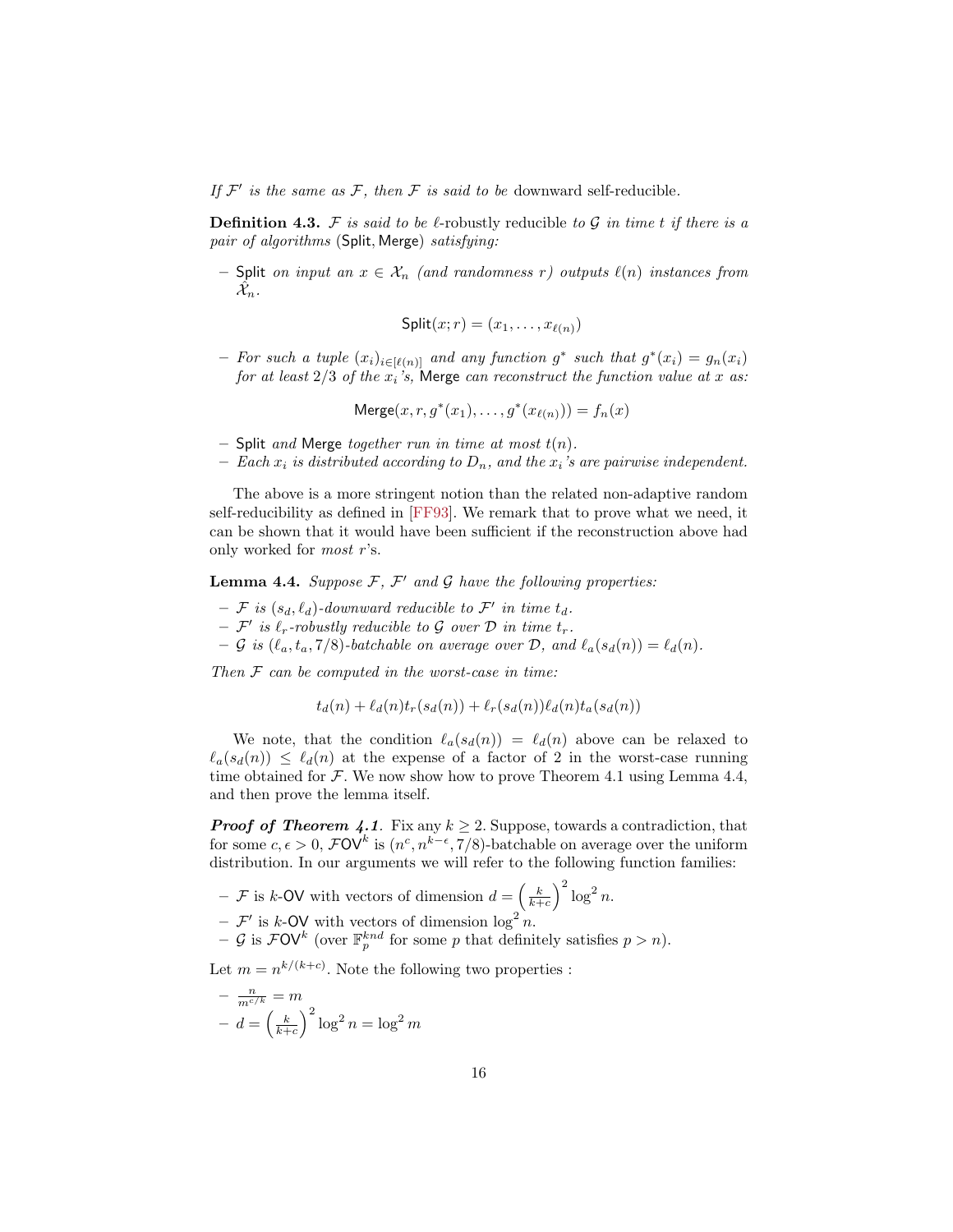We now establish the following relationships among the above function families.

<span id="page-16-0"></span>**Proposition 4.5.**  $\mathcal{F}$  is  $(m, m^c)$ -downward reducible to  $\mathcal{F}'$  in time  $\widetilde{O}(m^{c+1})$ .

Split<sub>d</sub>, when given an instance  $(U_1, \ldots, U_k) \in \{0,1\}^{k(n \times d)}$ , first divides each  $U_i$  into  $m^{c/k}$  partitions  $U_{i1}, \ldots, U_{im^{c/k}} \in \{0,1\}^{m \times d}$ . It then outputs the set of tuples  $\{(U_{1j_1},...,U_{kj_k}) \mid j_i \in [m^{c/k}]\}$ . Each  $U_{ij}$  is in  $\{0,1\}^{m \times d}$  and, as noted earlier,  $d = \log^2 m$ . So each tuple in the set is indeed an instance of  $\mathcal{F}'$  of size m. Further, there are  $(m^{c/k})^c = m^c$  of these.

Note that the original instance has a set of k-orthogonal vectors if and only if at least one of the  $m^c$  smaller instances produced does. So Merge<sub>d</sub> simply computes the disjunction of the  $\mathcal{F}'$  outputs to these instances.

Both of these can be done in time  $O(m^c \cdot k \cdot md + m^c) = \widetilde{O}(m^{c+1}).$ 

**Proposition 4.6.**  $\mathcal{F}'$  is 12kd-robustly reducible to  $\mathcal{G}$  over the uniform distribution in time  $O(m)$ .

Notice that for any  $U_1, \ldots, U_k \in \{0,1\}^{m \times d}$ , we have that  $k$ -OV $(U_1, \ldots, U_k)$  =  $f\mathsf{OV}_{m}^{k}(U_1,\ldots,U_k)$ . So it is sufficient to show such a robust reduction from  $\mathcal G$  to itself. We do this now.

Given input  $\bm{x} \in \mathbb{F}_p^{knd}$ , Split<sub>r</sub> picks two uniformly random  $\bm{x}_1, \bm{x}_2 \in \mathbb{F}_p^{knd}$  and outputs the set of vectors  $\{x + tx_1 + t^2x_2 \mid t \in \{1, ..., 12kd\}\}\.$  Recall that our choice of p is much larger than  $12kd$  and hence this is possible. The distribution of each of these vectors is uniform over  $\mathbb{F}_p^{knd}$ , and they are also pairwise independent as they are points on a random quadratic curve through  $x$ .

Define the univariate polynomial  $g_{\bm{x},\bm{x}_1,\bm{x}_2}(t) = f\textsf{OV}_m^k(\bm{x} + t\bm{x}_1 + t^2\bm{x}_2)$ . Note that its degree is at most 2kd. When  $\mathsf{Merge}_r$  is given  $(y_1, \ldots, y_{12kd})$  that are purported to be the evaluations of  $f\mathsf{OV}_m^k$  on the points produced by Split, these can be seen as purported evaluations of  $g_{\mathbf{x},\mathbf{x}_1,\mathbf{x}_2}$  on  $\{1,\ldots,12kd\}$ . This can, in turn, be treated as a corrupt codeword of a Reed-Solomon code, which under these parameters has distance 10kd.

The Berlekamp-Welch algorithm can be used to decode any codeword that has at most 5kd corruptions, and if at least 2/3 of the evaluations are correct, then at most  $4kd$  evaluations are wrong. Hence Merge<sub>r</sub> uses the Berlekamp-Welch algorithm to recover  $g_{\bm{x},\bm{x}_1,\bm{x}_2}$ , which can be evaluated at 0 to obtain  $f\text{OV}_n^k(\bm{x})$ .

Thus, Split<sub>r</sub> takes  $O(12kd \cdot kmd) = O(m)$  time to compute all the vectors it outputs. Merge<sub>r</sub> takes  $\widetilde{O}((12kd)^3)$  time to run Berlekamp-Welch, and  $\widetilde{O}(12kd)$ time to evaluate the resulting polynomial at 0. So in all both algorithms take  $O(m)$  time.

By our assumption at the beginning,  $\mathcal G$  is  $(n^c, n^{k-\epsilon}, 7/8)$ -batchable on average over the uniform distribution. Together with the above propositions, this satisfies all the requirements in the hypothesis of Lemma [4.4,](#page-15-0) which now tells us that  $\mathcal F$ can be computed in the worst-case in time:

$$
\widetilde{O}(m^{c+1} + m^c \cdot m + 12kd \cdot m^c \cdot m^{k-\epsilon}) = \widetilde{O}(m^{c+1} + m^{c+k-\epsilon})
$$
  
= 
$$
\widetilde{O}(n^{k(c+1)/(k+c)} + n^{k(k+c-\epsilon)/(k+c)})
$$
  
= 
$$
\widetilde{O}(n^{k-\epsilon'})
$$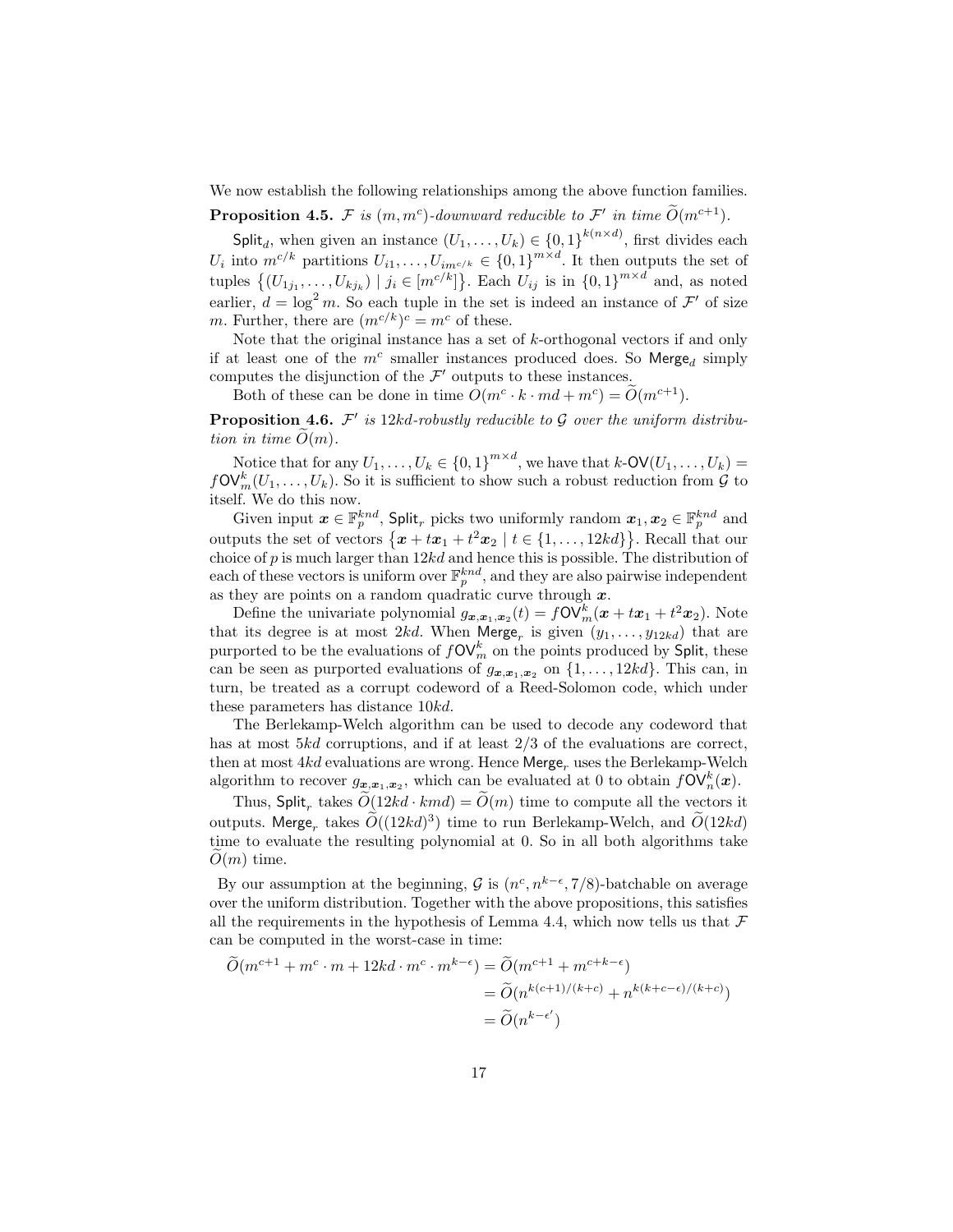for some  $\epsilon' > 0$ . But this is what the hypothesis of the theorem says is not possible. So  $\mathcal{F}$ OV<sup>k</sup> cannot be  $(n^c, n^{k-\epsilon}, 7/8)$ -batchable on average, and this argument applies for any  $c, \epsilon > 0$ .  $\Box$ 

**Proof of Lemma [4.4](#page-15-0)**. Given the hypothesised downward reduction (Split<sub>d</sub>,  $\mathsf{Merge}_d$ ), robust reduction (Split<sub>r</sub>, Merge<sub>r</sub>) and batch-evaluation algorithm Batch for F,  $f_n$  can be computed as follows (for large enough n) on an input  $x \in \mathcal{X}_n$ :

- Run Split<sub>d</sub> $(x)$  to get  $x_1, \ldots, x_{\ell_d(n)} \in \mathcal{X}'_{s_d(n)}$ .
- For each  $i \in [\ell_d(n)]$ , run Split<sub>r</sub> $(x_i; r_i)$  to get  $x_{i1}, \ldots, x_{i\ell_r(s_d(n))} \in \hat{\mathcal{X}}_{s_d(n)}$ .
- For each  $j \in [\ell_r(s_d(n))]$ , run Batch $(x_{1j},...,x_{\ell_d(n)j})$  to get the outputs  $y_{1j}, \ldots, y_{\ell_d(n)j} \in \hat{\mathcal{Y}}_{s_d(n)}.$
- For each  $i \in [\ell_d(n)]$ , run Merge<sub>r</sub> $(x_i, r_i, y_{i1}, \ldots, y_{i\ell_r(s_d(n))})$  to get  $y_i \in \mathcal{Y}'_{s_d(n)}$ .
- Run Merge $_d(x, y_1, \ldots, y_{\ell_d(n)})$  to get  $y \in \mathcal{Y}_n$ , and output y as the alleged  $f_n(x)$ .

We will prove that with high probability, after the calls to Batch, enough of the  $y_{ij}$ 's produced will be equal to the respective  $g_{s_d(n)}(x_{ij})$ 's to be able to correctly recover all the  $f'_{s_d(n)}(x_i)$ 's and hence  $f_n(x)$ .

For each  $j \in [\ell_r(s_d(n))]$ , define  $I_j$  to be the indicator variable that is 1 if Batch $(x_{1j}, \ldots, x_{\ell_d(n)_j})$  is correct and 0 otherwise. Note that by the properties of the robust reduction of  $\mathcal{F}'$  to  $\mathcal{G}$ , for a fixed j each of the  $x_{ij}$ 's is independently distributed according to  $D_{s_d(n)}$  and further, for any two distinct j, j', the tuples  $(x_{ij})$  and  $(x_{ij})$  are independent.

Let  $I = \sum_j I_j$  and  $m = \ell_r(s_d(n))$ . By the aforementioned properties and the correctness of Batch, we have the following:

$$
E[I] \ge \frac{7}{8}m
$$

$$
Var[I] \le \frac{7}{64}m
$$

Note that as long as Batch is correct on more than a  $2/3$  fraction of the j's,  $\text{Merge}_r$  will get all of the  $y_i$ 's correct, and hence  $\text{Merge}_d$  will correctly compute  $f_n(x)$ . The probability that this does not happen is bounded using Chebyshev's inequality as:

$$
\Pr\left[I \le \frac{2}{3}m\right] \le \Pr\left[|I - \mathcal{E}[I]| \ge \left(\frac{7}{8} - \frac{2}{3}\right)m\right]
$$

$$
\le \frac{\text{Var}[I]}{\left(5m/24\right)^2}
$$

$$
\le \frac{63}{25 \cdot m} < \frac{3}{m}
$$

As long as  $m > 9$ , this probability of failure is less than 1/3, and hence  $f_n(x)$ is computed correctly in the worst-case with probability at least 2/3. If it is the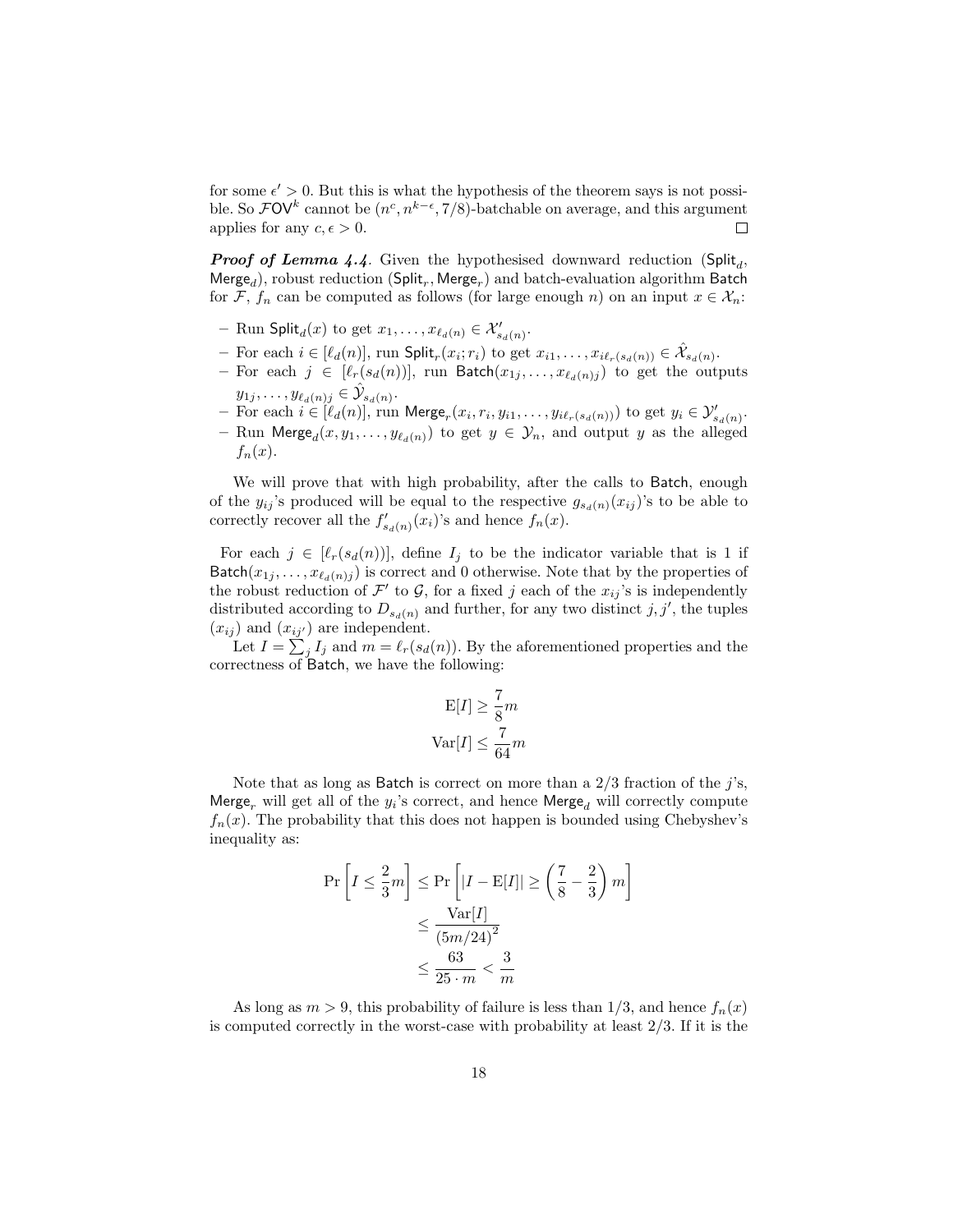case that  $\ell_r(s_d(n)) = m$  happens to be less than 9, then instead of using Merge<sub>r</sub> directly in the above algorithm, we would use  $\mathsf{Merge}'_r$  that runs  $\mathsf{Merge}_r$  several times so as to get more than 9 samples in total and takes the majority answer from all these runs.

The time taken is  $t_d(n)$  for the downward reduction,  $t_r(s_d(n))$  for each of the  $\ell_d(n)$  robust reductions on instances of size  $s_d(n)$ , and  $\ell_d(n)t_a(s_d(n))$  for each of the  $\ell_r(s_d(n))$  calls to Batch on sets of  $\ell_d(n) = \ell_a(s_d(n))$  instances, summing up to the total time stated in the lemma. П

### <span id="page-18-0"></span>5 Removing Interaction

In this section we show how to remove the interaction in Protocol [1.2](#page-9-2) via the Fiat-Shamir heuristic and thus prove security of our non-interactive PoW in the Random Oracle model.

Remark 5.1. Recent papers have constructed hash functions for which provably allow the Fiat-Shamir heuristic to go through[\[KRR17,](#page-26-7)[CCRR18\]](#page-25-12). Both of these constructions require a variety of somewhat non-standard sub-exponential security assumptions: [\[KRR17\]](#page-26-7) uses sub-exponentially secure indistinguishability obfuscation, sub-exponentially secure input-hiding point function obfuscation, and sub-exponentially secure one-way functions; while [\[CCRR18\]](#page-25-12) needs symmetric encryption schemes with strong guarantees against key recovery attacks (they specifically propose two instantiating assumptions that are variants on the discrete-log assumption and the learning with errors assumption). While for simplicity we present our work in the context of the random oracle model, [\[KRR17,](#page-26-7)[CCRR18\]](#page-25-12) give evidence that our scheme can be made non-interactive in the plain model.

We also note that our use of a Random Oracle here is quite different from its possible direct use in a Proof of Work similar to those currently used, for instance, in the cryptocurrency blockchains. There, the task is to find a pre-image to  $H$ such that its image starts (or ends) with at least a certain number of 0's. In order to make this only moderately hard for PoWs, the security parameter of the chosen instantiation of the Random Oracle (which is typically a hash function like SHA-256) is necessarily not too high. In our case, however, there is no such need for such a task to be feasible, and this security parameter can be set very high, so as to be secure even against attacks that could break the above kind of PoW.

It is worth noting that because of this use of the RO and the soundness properties of the interactive protocol, the resulting proof of work is effectively unique in the sense that it is computationally infeasible to find two accepting proofs. This is markedly different from proof of work described above, where random guessing for the same amount of time is likely to yield an alternate proof.

In what follows, we take  $H$  to be a random oracle that outputs an element of  $\mathbb{F}_p$ , where p is as in Definition [2.5](#page-7-1) and n will be clear from context. Informally,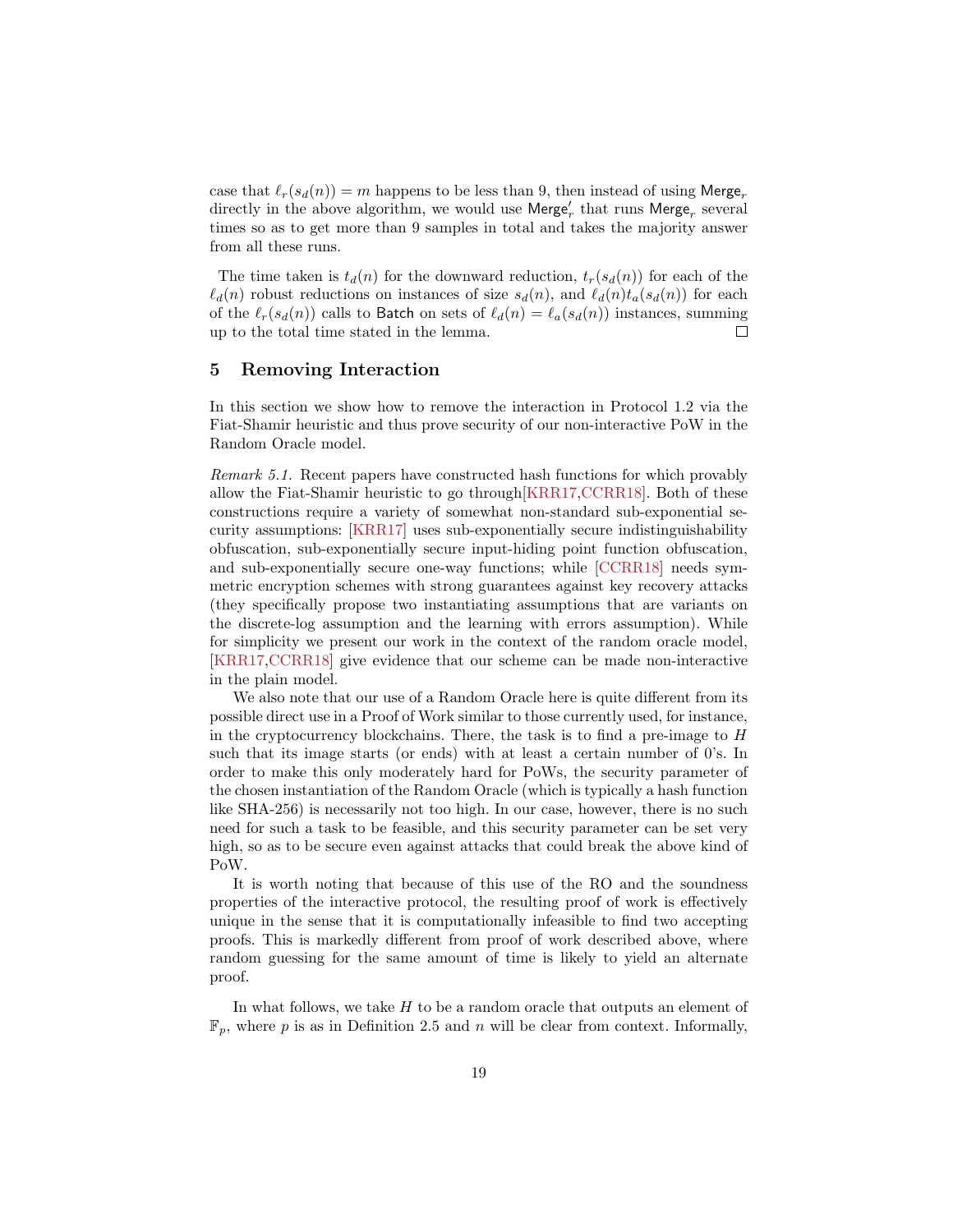as per the Fiat-Shamir heuristic, we will replace all of the verifier's random challenges in the interactive proof (Protocol [1.1\)](#page-9-1) with values output by  $H$  so that secure challenges can be gotten without interaction. Using the definitions of the polynomials  $q(i_1, \ldots, i_k)$  and  $q_{s, \alpha_1, \ldots, \alpha_{s-1}}(x)$  from Section [2,](#page-4-1) the non-interactive proof scheme for  $\mathcal{F}O\mathsf{V}^k$  is described as Protocol [1.3.](#page-19-0)

<span id="page-19-0"></span>Non-Interactive Proof for  $\mathcal{F}\mathsf{OV}^k\text{:}$ The inputs to the protocol are  $\boldsymbol{x} = (U_1, \ldots, U_k) \in \mathbb{F}_p^{knd}$  (a valid input to  $f\textsf{OV}_{n,d,p}^k$ ), and a field element  $y \in \mathbb{F}_p$ . The polynomials q are defined as in the text.  $Prover(x, y)$ : – Compute coefficients of  $q_1$ . Let  $\tau_1 = (q_1)$ . – For s from 1 to  $k-2$ : • Compute  $\alpha_s = H(\boldsymbol{x}, y, \tau_s)$ . • Compute coefficients of  $q_{s+1} = q_{s+1,\alpha_1,\dots,\alpha_s}$ , with respect to  $\boldsymbol{x}$ . • Set  $\tau_{s+1} = (\tau_s, \alpha_s, q_{s+1}).$ – Output τk−<sup>1</sup> Verifier $(x, y, \tau^*)$ : Given  $\tau^* = (q_1, \alpha_1, q_2, \ldots, \alpha_{k-2}, q_{k-1})$ , do the following: – Check  $\sum_{i_1 \in [n]} q_1(i_1) = y$ . If check fails, reject. – For s from 1 up to  $k-2$ : • Check that  $\alpha_s = H(\boldsymbol{x}, y, q_1, \alpha_1, \ldots, \alpha_{s-1}, q_s)$ . • Check that  $\sum_{i_{s+1}\in[n]} q_{s+1}(i_{s+1}) = q_s(\alpha_s)$ . If check fails, reject. – Pick αk−<sup>1</sup> ← Fp. – Check that  $q_{k-1}(\alpha_{k-1}) = \sum_{i_k \in [n]} q_{k,\alpha_1,\ldots,\alpha_{k-1}}(i_k)$ . If check fails, reject. If verifier has yet to reject, accept.

Protocol 1.3: A Non-Interactive Proof for  $\mathcal{F}O\mathsf{V}^k$ 

Overloading the definition, we now consider Protocol [1.2](#page-9-2) as our PoW as before except that we now use the non-interactive Protocol [1.3](#page-19-0) as the the basis of our Solve and Verify algorithms. The following theorem states that this substitution gives us a non-interactive PoW in the Random Oracle model.

<span id="page-19-1"></span>**Theorem 5.2.** For some  $k \geq 2$ , suppose k-OV takes  $n^{k-o(1)}$  time to decide for all but finitely many input lengths for any  $d = \omega(\log n)$ . Then, Protocol [1.2,](#page-9-2) when using Protocol [1.3](#page-19-0) in place of Protocol [1.1,](#page-9-1) is a non-interactive  $(n^k, \delta)$ -Proof of Work for k-OV in the Random Oracle model for any function  $\delta(n) > 1/n^{o(1)}$ .

Efficiency and completeness of our now non-interactive Protocol [1.2](#page-9-2) are easily seen to follow identically as in the proof of Theorem [2.9](#page-9-3) in Section [2.](#page-4-1) Hardness also follow identically to the proof of Theorem [2.9'](#page-9-3)s hardness except that the proof there required the *soundness* of Protocol [1.1,](#page-9-1) the interactive proof of  $\mathcal{F}OV^k$ that was previously used to implement Solve and Verify. To complete the proof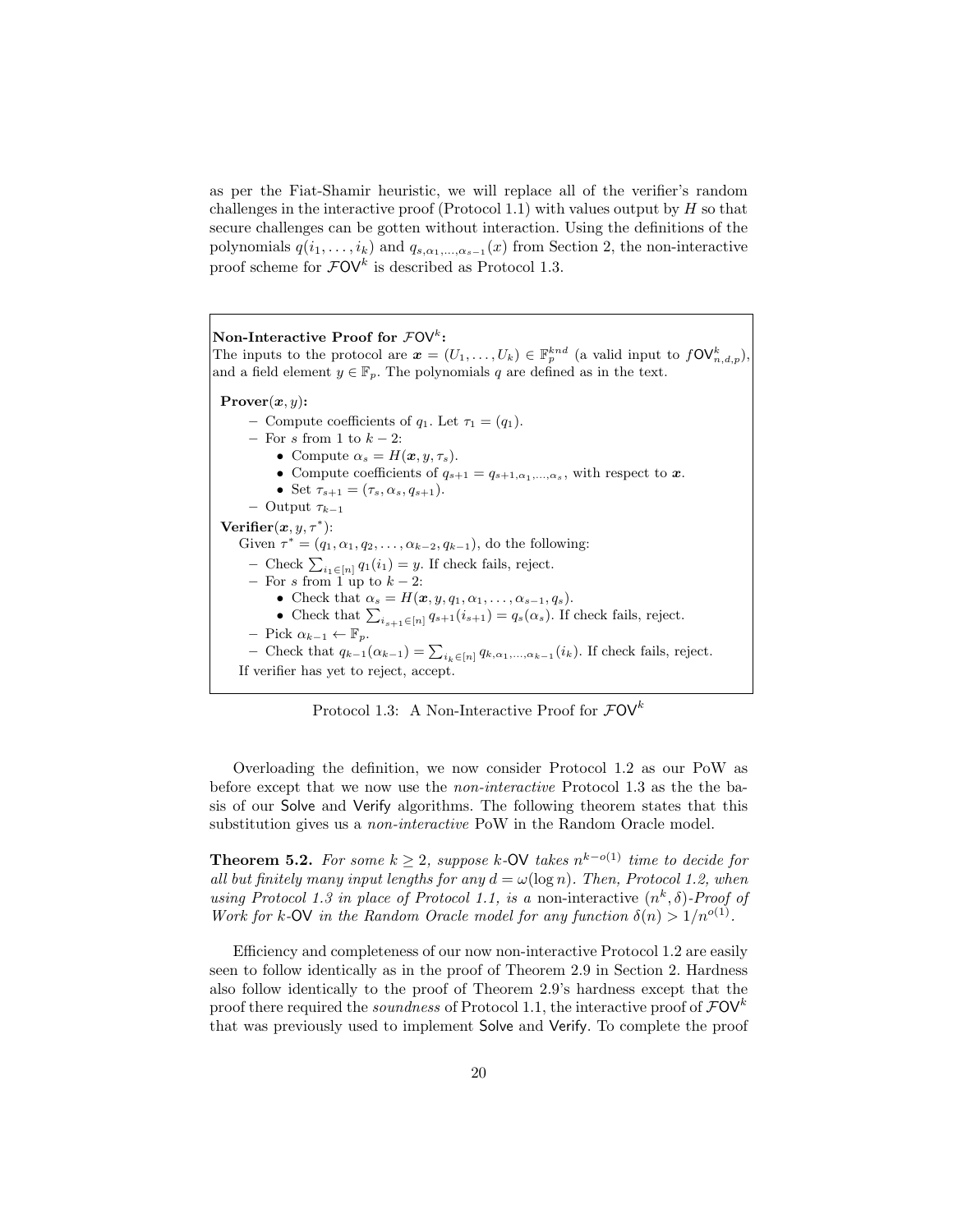of Theorem [5.2,](#page-19-1) then, we prove the following lemma that Protocol [1.3](#page-19-0) is also sound.

**Lemma 5.3.** For any  $k \geq 2$ , if Protocol [1.1](#page-9-1) is sound as an interactive proof, then Protocol [1.3](#page-19-0) is sound as a non-interactive proof system in the Random Oracle model.

*Proof Sketch.* Let  $P$  be a cheating prover for the non-interactive proof (Pro-tocol [1.3\)](#page-19-0) that breaks soundness with non-negligible probability  $\varepsilon(n)$ . We will construct a prover,  $P'$ , that then also breaks soundness in the *interactive* proof (Protocol [1.1\)](#page-9-1) with non-negligible probability.

Suppose P makes at most  $m = \text{poly}(n)$  queries to the random oracle, H; call them  $\rho_1, \ldots, \rho_m$ , and call the respective oracle answers  $\beta_1, \ldots, \beta_m$ .

For each  $s \in [k-2]$ , in order for the check on  $\alpha_s$  to pass with non-negligible probability, the prover P must have queried the point  $(x, y, q_1, \alpha_1, \ldots, q_s)$ . Hence, when  $P$  is able to make the verifier accept, except with negligible probability, there are  $j_1, \ldots, j_{k-2} \in [m]$  such that the query  $\rho_{j_s}$  is actually  $(\boldsymbol{x}, y, q_1, \alpha_1, \ldots, q_s)$ , and  $\beta_{j_s}$  is  $\alpha_s$ .

Further, for any  $s < s'$ , note that  $\alpha_s$  is part of the query whose answer is  $\alpha_{s'}$ . So again, when P is able to make the verifier accept, except with negligible probability,  $j_1 < j_2 < \cdots < j_{k-2}$ . The interactive prover P' now works as follows:

- Select  $(k 1)$  of the m query indices, and guess these to be the values of  $j_1 < \cdots < j_{k-1}.$
- Run P until it makes the  $j_1^{\text{th}}$  query. To all other queries, respond uniformly at random as an actual random oracle would.
- If  $\rho_{j_1}$  is not of the form  $(x, y, q_1)$ , abort. Else, sent  $q_1$  to the verifier.
- Set the response to this query  $\beta_{j_1}$  to be the message  $\alpha_1$  sent by the verifier.
- Resume execution of P until it makes the  $j_2^{\text{th}}$  query from which  $q_2$  can be obtained, and so on, proceeding in the above manner for each of the  $(k - 1)$ rounds of the interactive proof.

As the verifier's messages  $\alpha_1, \ldots, \alpha_{k-2}$  are chosen completely at random, the oracle that  $P'$  is simulating for  $P$  is identical to the actual random oracle. So  $P$ would still be producing accepting proofs with probability  $\varepsilon(n)$ . By the earlier arguments, with probability nearly  $\varepsilon(n)$ , there are  $(k-1)$  oracle queries of P that contain all the  $q_s$ 's that make up the proof that it eventually produces. Whenever this is the case, if  $P'$  guesses the positions of these oracle queries correctly, the transcript of the interactive proof that it produces is the same as the proof produced by  $P$ , and is hence an accepting transcript.

Hence, when all of the above events happen, P succeeds in fooling the verifier. The probability of this happening is  $\Omega(\varepsilon(n)/m^{k-1})$ , which is still non-negligible as  $k$  is a constant. This contradicts the soundness of the interactive proof, proving our lemma.

## 6 Zero-Knowledge Proofs of Work

In this section we show that the algebraic structure of the protocols can easily be exploited with mainstream cryptographic techniques to yield new protocols with

 $\Box$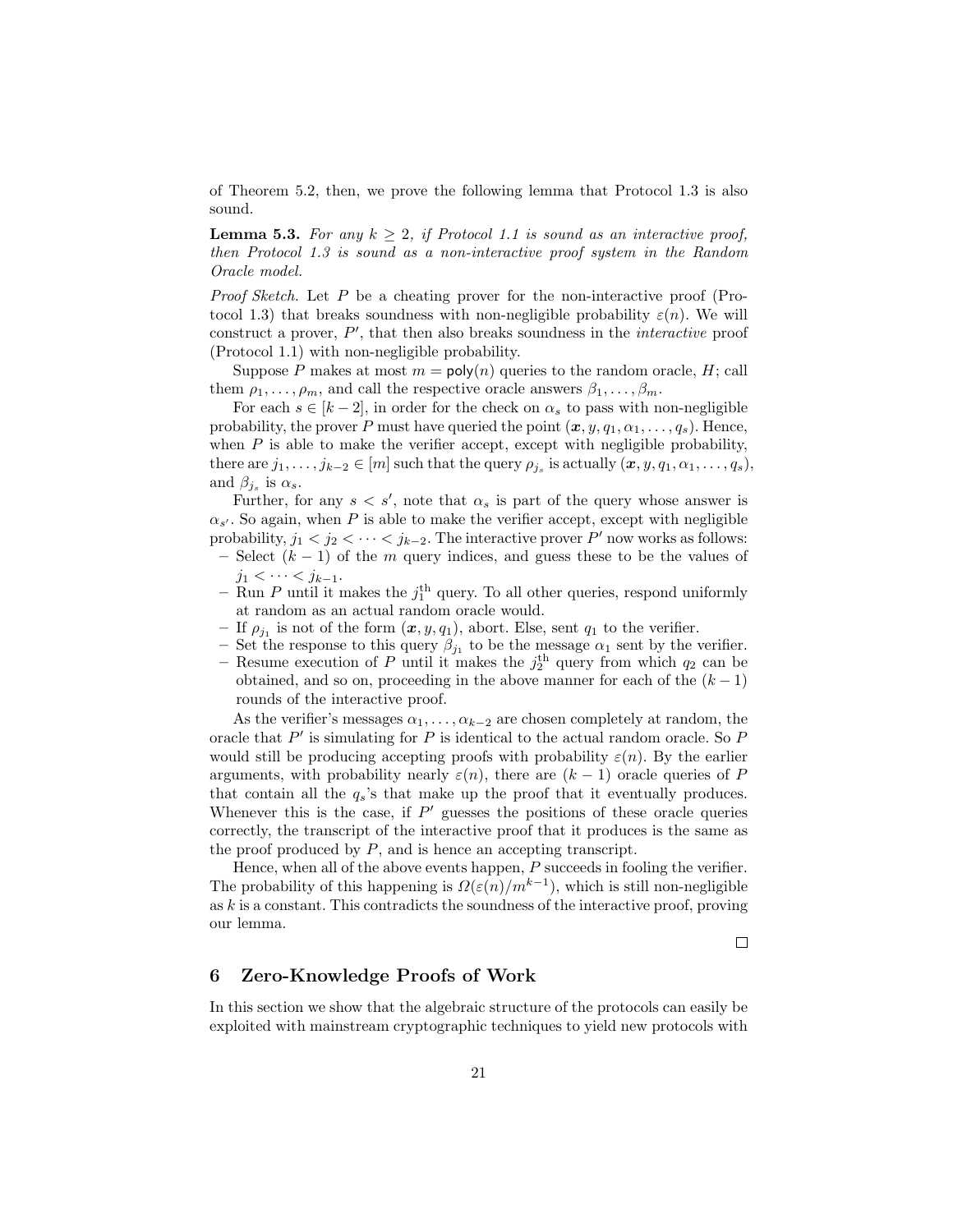desirable properties. In particular, we show that our Proof of Work scheme can be combined with ElGamal encryption and a zero-knowledge proof of discrete logarithm equality to get an non-repudiatable, non-transferable proof of work from the Decisional Diffie-Hellman assumption on Schnorr groups.

It should be noted that while general transformations are known for zeroknowledge protocols, many such transformations involve generic reductions with (relatively) high overhead. In the proof of work regime, we are chiefly concerned with the *exact* complexity of the prover and verifier. Even efficient transformations that go through circuit satisfiability must be adapted to this setting where no efficient deterministic verification circuit is known. That all said, the chief aim of this section is to exhibit the ease with which known cryptographic techniques used in conjunction the algebraic structure of the aforementioned protocols.

For simplicity of presentation, we demonstrate a protocol for  $\mathcal{F}OV^2$ , however the techniques can easily be adapted to the protocol for general  $\mathcal{F}OV^k$ .

Preliminaries. We begin by introducing a notion of honest verifier zero-knowledge scaled down to our setting. As the protocols under consideration have polynomial time provers, they are, in traditional sense, trivially zero-knowledge. However, this is not a meaningful notion of zero-knowledge in this setting, because we are concerned with the exact complexity of the verifier. In order to achieve a meaningful notion of zero-knowledge, we must restrict ourselves to considering simulators of comparable complexity to the verifier (in this case, running in quasi-linear time). Similar notions are found in [\[Pas03,](#page-26-8)[BDSKM17\]](#page-24-0) and perhaps elsewhere.

**Definition 6.1.** An interactive protocol,  $\Pi = \langle P, V \rangle$ , for a function family,  $\mathcal{F} =$  ${f_n}$ , is T(n)-simulatable, if for any  $f_n \in \mathcal{F}$  there exists a simulator, S, such that any x in the domain of  $f_n$  the following distributions are computationally indistinguishable,

$$
View_{P,V}(x) \qquad \mathcal{S}(x),
$$

where View<sub>PV</sub> $(x)$  denotes the distribution interactions between (honest) P and V on input x and S is randomized algorithm running in time  $O(T(n))$ .

Given the exposition above it would be meaningful to consider such a definition where we instead simply require the distributions to be indistinguishable with respect to distinguishers running in time  $O(T(n))$ . However, given that our protocol satisfies the stronger, standard notion of computational indistinguishability, we will stick with that.

Recall that El Gamal encryption consists of the following three algorithms for a group G of order  $p_{\lambda}$  with generator g.

Gen(
$$
\lambda
$$
;  $y$ ) = (sk =  $y$ , pk = ( $g$ ,  $g^y$ )).  
Enc( $m$ , ( $a$ ,  $b$ );  $r$ ) = ( $a^r$ ,  $mb^r$ ).  
Dec( $(c, d)$ ,  $y$ ) =  $dc^{-y}$ 

El Gamal is a semantically secure cryptosystem (encryptions of different messages are computationally indistinguishable) if the *Decisional Diffie-Hellman as*sumption (DHH) holds for the group  $G$ . Recall that DDH on  $G$  with generator  $g$ states that the following two distributions are compuationally indistinguishable: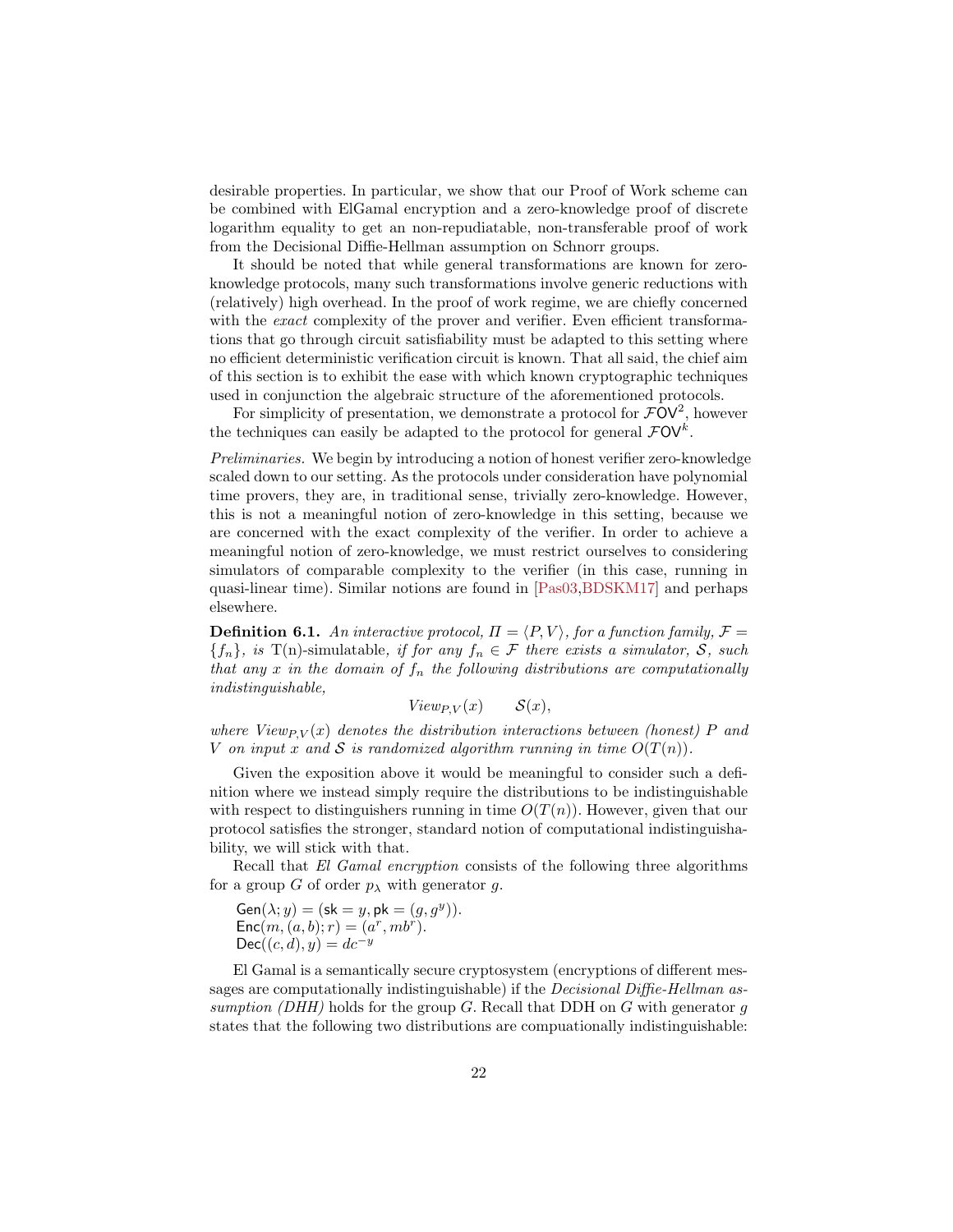- $(g^a, g^b, g^{ab})$  where a, b are chosen uniformly,
- $(g^a, g^b, g^c)$  where a, b, c are chosen uniformly.

*Protocol.* Let  $\mathbb{Z}_p$  be a Schnorr group such of size  $p = qm + 1$  such that DDH holds with generator g. Let  $(E, D)$  denote an ElGamal encryption system on G.

In what follows, we will take  $R_{U,V}$  (or  $R^*$  for the honest prover) to be q (or  $q_1$ ) as defined in Section [2.3](#page-7-0)

- Challenge is issued as before:  $(U, V) \leftarrow \mathbb{Z}_q^{2nd}$ .
- Prover generates a secret key  $x \leftarrow \mathbb{Z}_{p-1}$ , and sends encryptions of the coeffecients of the challenge response over the subgroup size  $q$  to Verifier with the public key  $(g, h = g^x)$ :

$$
\begin{aligned} \mathsf{E}(R^*(\cdot); S(\cdot)) &= \mathsf{E}(mr_0^*; s_0), \dots, \mathsf{E}(mr_{nd-1}^*; s_{nd-1}) \\ &= (g^{s_0}, g^{r_0^*}h^{xs_0}), \dots, (g^{s_{nd-1}}, g^{mr_{nd-1}^*}h^{xs_{nd-1}}). \end{aligned}
$$

Prover additionally draws  $t \leftarrow \mathbb{Z}_{p-1}$  and sends  $a_1 = g^t, a_2 = h^t$ .

- Verifier draws random  $z \leftarrow \mathbb{Z}_q$  and challenge  $c \leftarrow \mathbb{Z}_p^*$  and sends to Prover.
- Prover sends  $w = t + cS(z)$  to verifier.
- Verifier evaluates  $y = fOV_V(\phi_1(z), \ldots, \phi_d(z))$  to get  $g^{my}$ . Then, homomorphically evaluates  $E(R^*;S)$  on z so that  $E(R^*(z);S(z))$  equals

$$
\begin{aligned} & \left( (g^{s_0})(g^{s_1})^z \cdots (g^{s_{nd-1}})^{z^d}, (g^{r_0^*}h^{s_0})(g^{mr_1^*}h^{s_1})^z \cdots (g^{mr_{nd-1}^*}h^{s_{nd-1}})^{z^d} \right) \\ & = (u_1, u_2) \end{aligned}
$$

Then, Verifier accepts if and only if

$$
g^w = a_1(u_1)^c \quad \& \quad h^w = a_2(u_2/g^{my})^c.
$$

Recall that the success probability of a subquadratic prover (in the non-zeroknowledge case) does not have negligible success probability.

Remark 6.2. Note that the above protocol is public coin. Therefore, we can apply the Fiat-Shamir heuristic, and use a random oracle on partial transcripts to make the protocol non-interactive.

More explicitly, let  $H$  be a random oracle. Then:

– Prover computes

$$
(g, h),\nE(R^*; S),\na_1 = g^t, a_2 = h^t,\nz = H(U, V, g, h, E(R^*; S), a_1, a_2),\nc = H(U, V, g, h, E(R^*; S), a_1, a_2, z),\nw = t + cS(z)
$$

and sends  $(g, h, E(R^*; S), a_1, a_2, w)$ .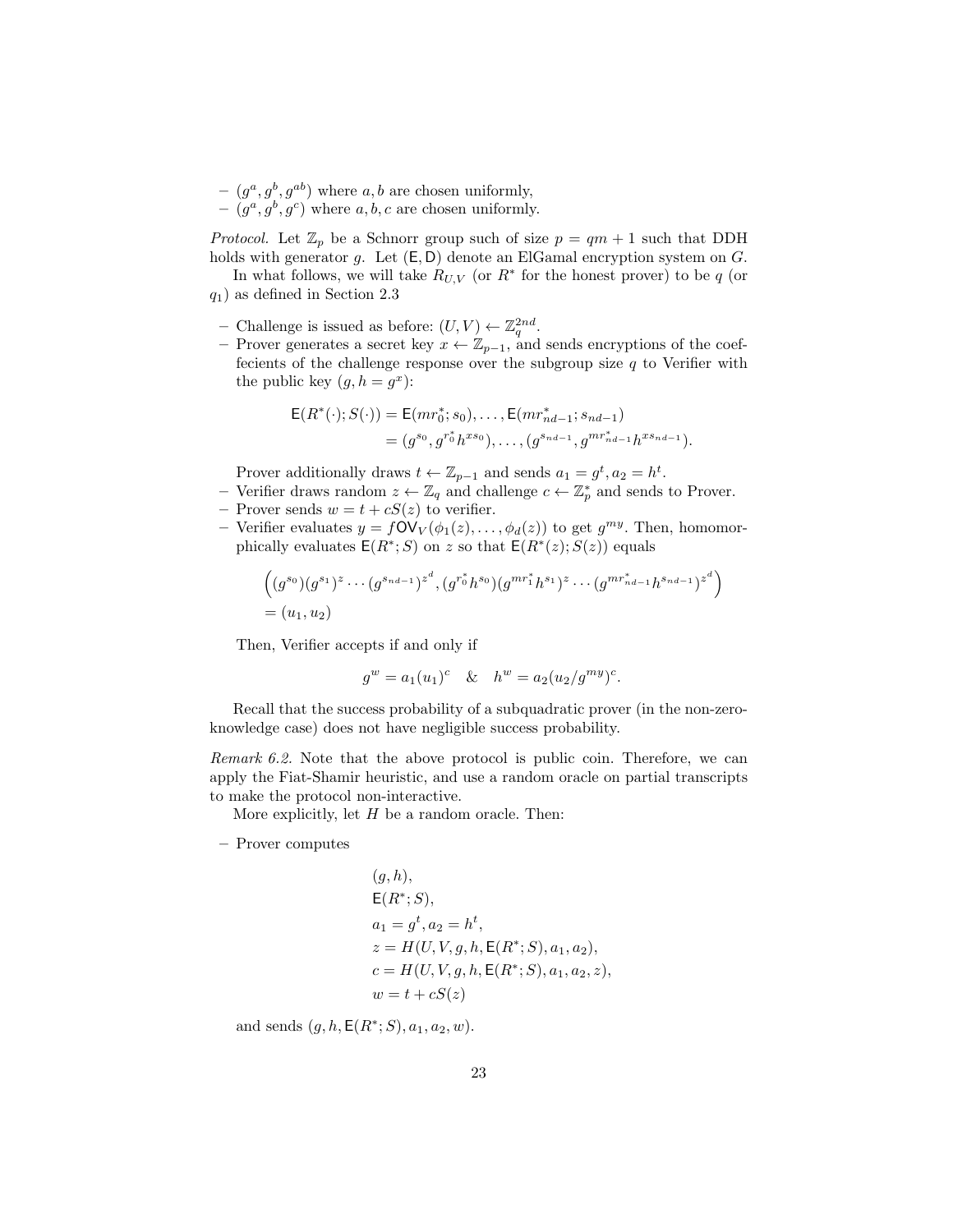– Verifier calls random oracle twice to get

$$
z = H(U, V, g, h, \mathsf{E}(R^*; S), a_1, a_2), c = H(U, V, g, h, \mathsf{E}(R^*; S), a_1, a_2, z).
$$

Then, the verifier homomorphically evaluates  $E(R^*;S)(z) = (u_1, u_2)$ , it then computes the value  $y = f\mathsf{OV}_V(\phi_1(z), \ldots, \phi_d(z))$ . Finally, accepts if and only if

$$
g^w = a_1(u_1)^c \quad \& \quad h^w = a_2(u_2/g^{my})^c
$$

.

**Theorem 6.3.** Suppose OV takes  $n^2$  time to decide for all but finitely many input lengths for any  $d = \omega(\log n)$  and the DDH the holds in Schnorr groups, then the above protocol is a  $\tilde{O}(n)$ -simulatable  $(n^2, \delta)$ -interactive Proof of Work scheme for any function  $\delta(n) > 1/n^{o(1)}$ .

*Proof. Completeness.* From before, if  $R^* \equiv R_{U,V}$  as is the case for an honest prover, then for any  $z \in \mathbb{Z}_q$  we have  $R^*(z) = R_{U,V}(z) = f\mathsf{OV}_V(\phi_1(z), \ldots, \phi_d(z)).$ Moreover

$$
g^{w} = g^{t+cS(z)} = g^{t}(g^{S(z)})^{c} = a_1 \left( (g^{s_0})(g^{s_1})^{z} \cdots (g^{s_{nd-1}})^{z^d} \right)^{c},
$$

and

$$
h^{w} = h^{t+cs(z)}
$$
  
=  $h^{t}(g^{0}h^{S(z)})^{c}$   
=  $a_{2} ((g^{r_{0}^{*}}h^{s_{0}})(g^{mr_{1}^{*}}h^{s_{1}})^{z} \cdots (g^{mr_{nd-1}^{*}}h^{s_{nd-1}})^{z^{d}}g^{-f\text{OV}_{V}(\phi_{1}(z),...,\phi_{d}(z))})^{c}$ .

Hardness. Suppose a cheating prover runs in subquadratic time, then by the hardness of Protocol [1.2](#page-9-2) with high probability  $R^* \not\equiv R_{U,V}$ , and so for random z,  $R^*(z) \neq f\textsf{OV}_V(\phi_1(z), \ldots, \phi_d(z))$  with overwhelming probability. Suppose this is the case in what follows, namely:  $R^*(z) = y^* \neq y = f\text{OV}_V(\phi_1(z), \dots, \phi_d(z))$ . In particular,

$$
\log_g u_1 \neq \log_h u_2 / g^{f\text{OV}_V(\phi_1(z), \dots, \phi_d(z))}.
$$

Note that  $u_1, u_2/g^{f\text{OV}_V(\phi_1(z), \dots, \phi_d(z))}$  can be calculated from the Prover's first message.

As is standard, we will fix the prover's first message and (assuming  $y \neq y^*$ ) rewind any two accepting transcripts with distinct challenges to show that  $\log_g u_1 = \log_h u_2/g^y$ . Fix  $a_1, a_2$  as above and let  $(c, w), (c', w')$  be the two transcripts. Recall that if a transcript is accepted,  $g^w = a_1 u_1^c$  and  $h^w = a_2 (u_2/g^y)^c$ . Then,

$$
g^{w-w'} = u_1^{c-c'} \Rightarrow \log_g u_1 = \frac{w-w'}{c-c'} = \log_h u_2/g^y \Leftarrow h^{w-w'} = (u_2/g^y)^{c-c'}.
$$

Therefore, because  $u_1 \neq u_2/g^y$  there can be at most one c for which a Prover can convince the verifier. Such a  $c$  is chosen with negligible probability.

 $O(nd)$ -simulation. Given the verifier's challenge z, c, (which can simply be sampled uniformly, as above) we can efficiently simulate the transcript with respect to an honest prover as follows: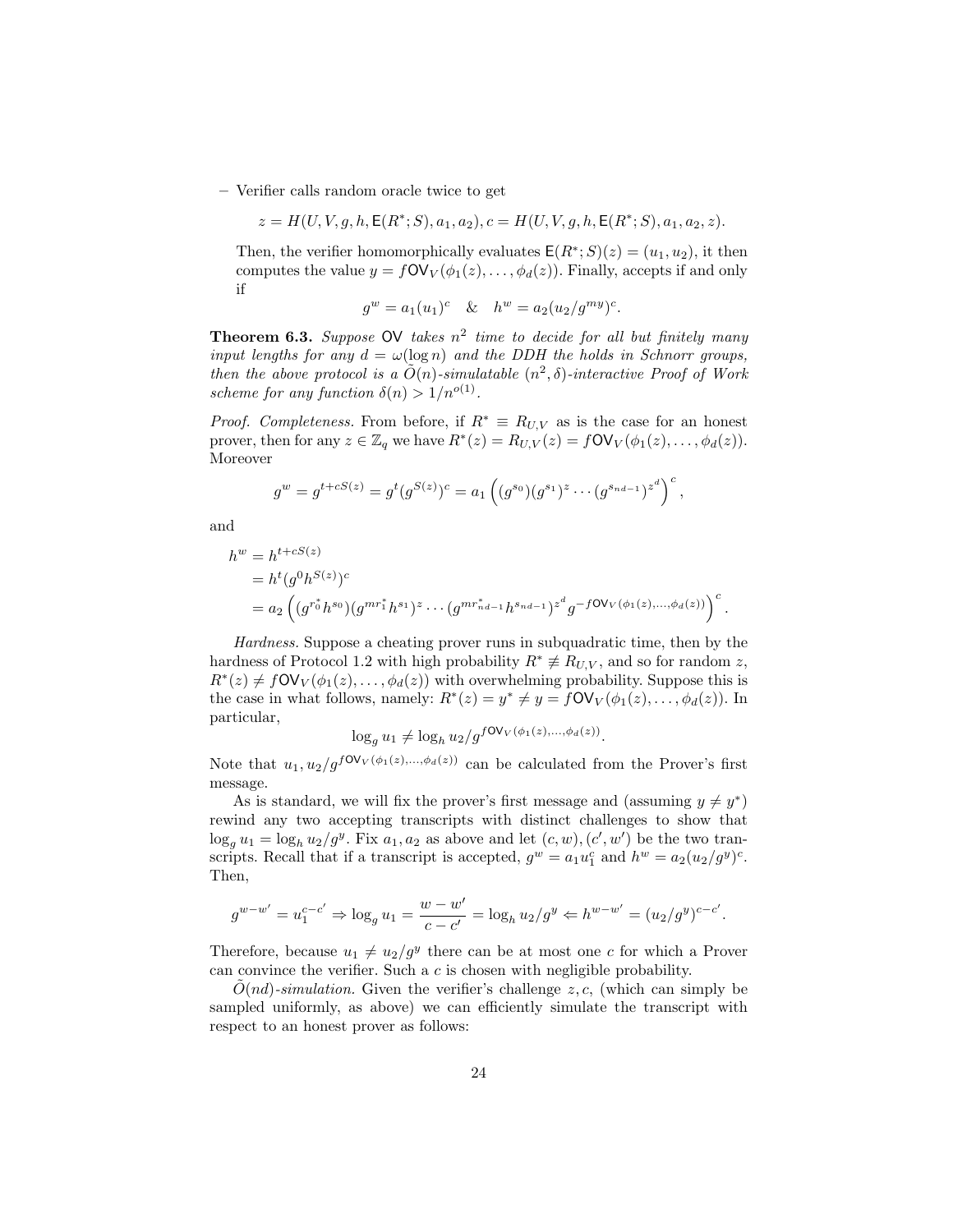- Draw public key  $(g, h)$ .
- Compute the ElGamal Encryption  $\mathsf{E}_{g,h}(R';S)$  where  $R'$  is the polynomial with constant term  $f\textsf{OV}_V(\phi_1(z), \ldots, \phi_d(z))$  and zeros elsewhere.
- Draw random w.
- Compute  $a_1 = \frac{g^w}{g^{cS(1)}}$  $\frac{g^w}{g^{cS(z)}}$  and  $a_w = \frac{h^w}{h^{cS(z)}}$  $\frac{h^w}{h^{cS(z)}}$ .
- Output  $((g, h), a_1, a_2, z, c, w)$ .

Notice that do to the semantic security of ElGamal, the transcript output is computationally indistinguishable from that of an honest Prover. Moreover, the simulator runs in  $\tilde{O}(nd)$  time, the time to compute R', encrypt, evaluate S and exponentiate. Thus, the protocol is  $\tilde{O}(nd)$ -simulatable.

*Efficiency*. The honest prover runs in time  $\tilde{O}(n^2)$ , because the *nd* encryptions can be performed in time polylog(n) each. The verfier takes  $\tilde{O}(nd)$  time as well. Note that the homomorphic evaluation requires  $O(d \log z^d) = O(d^2 \log z)$ polylog(d) exponentiations and  $d = \text{polylog}(n)$  multiplications.

 $\Box$ 

## Acknowledgements

We are grateful to Oded Goldreich and Guy Rothblum for clarifying definitions of direct sum theorems, and for the suggestion of using interaction to increase the gap between solution and verification in our PoWs. We would also like to thank Tal Moran and Vinod Vaikuntanathan for several useful discussions. We also thank the anonymous reviewers for comments and references.

The bulk of this work was performed while the authors were at IDC Herzliya's FACT center and supported by NSF-BSF Cyber Security and Privacy grant  $\#2014/632$ , ISF grant  $\#1255/12$ , and by the ERC under the EU's Seventh Framework Programme (FP/2007-2013) ERC Grant Agreement #07952. Marshall Ball is supported in part by the Defense Advanced Research Project Agency (DARPA) and Army Research Office (ARO) under Contract #W911NF-15-C-0236, NSF grants  $\text{\#CNS-1445424}$  and  $\text{\#CCF-1423306}$ , the Leona M. & Harry B. Helmsley Charitable Trust, ISF grant no. 1790/13, and the Check Point Institute for Information Security. Alon Rosen is also supported by ISF grant no. 1399/17. Manuel Sabin is also supported by the National Science Foundation Graduate Research Fellowship under Grant #DGE-1106400. Prashant Nalini Vasudevan is also supported by the IBM Thomas J. Watson Research Center (Agreement #4915012803), by NSF Grants CNS-1350619 and CNS-1414119, and by the Defense Advanced Research Projects Agency (DARPA) and the U.S. Army Research Office under contracts W911NF-15-C-0226 and W911NF-15-C-0236..

### References

<span id="page-24-0"></span>BDSKM17. Marshall Ball, Dana Dachman-Soled, Mukul Kulkarni, and Tal Malkin. Non-malleable codes from average-case hardness: Ac0, decision trees, and streaming space-bounded tampering. Cryptology ePrint Archive, Report 2017/1061, 2017. <https://eprint.iacr.org/2017/1061>.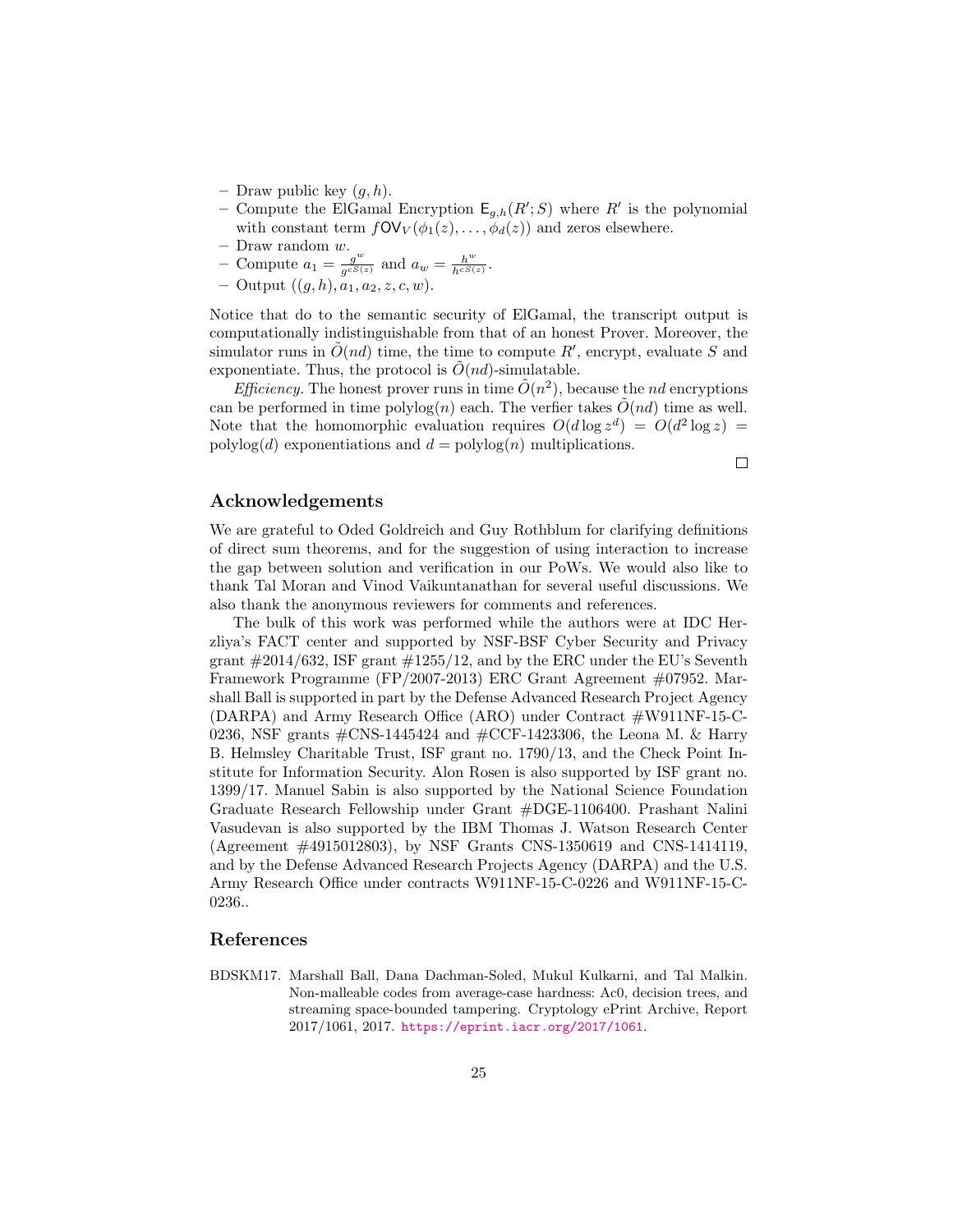- <span id="page-25-2"></span>BGJ<sup>+</sup>16. Nir Bitansky, Shafi Goldwasser, Abhishek Jain, Omer Paneth, Vinod Vaikuntanathan, and Brent Waters. Time-lock puzzles from randomized encodings. In Madhu Sudan, editor, Proceedings of the 2016 ACM Conference on Innovations in Theoretical Computer Science, Cambridge, MA, USA, January 14-16, 2016, pages 345–356. ACM, 2016.
- <span id="page-25-4"></span>BK16a. Alex Biryukov and Dmitry Khovratovich. Egalitarian computing. In Thorsten Holz and Stefan Savage, editors, 25th USENIX Security Symposium, USENIX Security 16, Austin, TX, USA, August 10-12, 2016., pages 315–326. USENIX Association, 2016.
- <span id="page-25-3"></span>BK16b. Andreas Björklund and Petteri Kaski. How proofs are prepared at camelot. In Proceedings of the 2016 ACM Symposium on Principles of Distributed Computing, pages 391–400. ACM, 2016.
- <span id="page-25-1"></span>BRSV17a. Marshall Ball, Alon Rosen, Manuel Sabin, and Prashant Nalini Vasudevan. Average-case fine-grained hardness. In Hamed Hatami, Pierre McKenzie, and Valerie King, editors, Proceedings of the 49th Annual ACM SIGACT Symposium on Theory of Computing, STOC 2017, Montreal, QC, Canada, June 19-23, 2017, pages 483–496. ACM, 2017.
- <span id="page-25-6"></span>BRSV17b. Marshall Ball, Alon Rosen, Manuel Sabin, and Prashant Nalini Vasudevan. Proofs of useful work. IACR Cryptology ePrint Archive, 2017:203, 2017.
- <span id="page-25-12"></span>CCRR18. Ran Canetti, Yilei Chen, Leonid Reyzin, and Ron D Rothblum. Fiatshamir and correlation intractability from strong kdm-secure encryption. In Annual International Conference on the Theory and Applications of Cryptographic Techniques, pages 91–122. Springer, 2018.
- <span id="page-25-13"></span>CPS99. Jin-yi Cai, Aduri Pavan, and D. Sivakumar. On the hardness of permanent. In Christoph Meinel and Sophie Tison, editors, STACS 99, 16th Annual Symposium on Theoretical Aspects of Computer Science, Trier, Germany, March 4-6, 1999, Proceedings, volume 1563 of Lecture Notes in Computer Science, pages 90–99. Springer, 1999.
- <span id="page-25-0"></span>DN92. Cynthia Dwork and Moni Naor. Pricing via processing or combatting junk mail. In Ernest F. Brickell, editor, Advances in Cryptology - CRYPTO '92, 12th Annual International Cryptology Conference, Santa Barbara, California, USA, August 16-20, 1992, Proceedings, volume 740 of Lecture Notes in Computer Science, pages 139–147. Springer, 1992.
- <span id="page-25-11"></span>FF93. Joan Feigenbaum and Lance Fortnow. Random-self-reducibility of complete sets. SIAM J. Comput., 22(5):994–1005, 1993.
- <span id="page-25-10"></span>Fid72. Charles M. Fiduccia. Polynomial evaluation via the division algorithm: The fast fourier transform revisited. In Patrick C. Fischer, H. Paul Zeiger, Jeffrey D. Ullman, and Arnold L. Rosenberg, editors, Proceedings of the 4th Annual ACM Symposium on Theory of Computing, May 1-3, 1972, Denver, Colorado, USA, pages 88–93. ACM, 1972.
- <span id="page-25-8"></span>GI16. Jiawei Gao and Russell Impagliazzo. Orthogonal vectors is hard for firstorder properties on sparse graphs. Electronic Colloquium on Computational Complexity (ECCC), 23:53, 2016.
- <span id="page-25-7"></span>GR17. Oded Goldreich and Guy Rothblum. Simple doubly-efficient interactive proof systems for locally-characterizable sets. Electronic Colloquium on Computational Complexity Report TR17-018, February 2017.
- <span id="page-25-5"></span>GR18. Oded Goldreich and Guy N. Rothblum. Counting \$t\$-cliques: Worst-case to average-case reductions and direct interactive proof systems. Electronic Colloquium on Computational Complexity (ECCC), 25:46, 2018.
- <span id="page-25-9"></span>Hor72. Ellis Horowitz. A fast method for interpolation using preconditioning. Inf. Process. Lett., 1(4):157–163, 1972.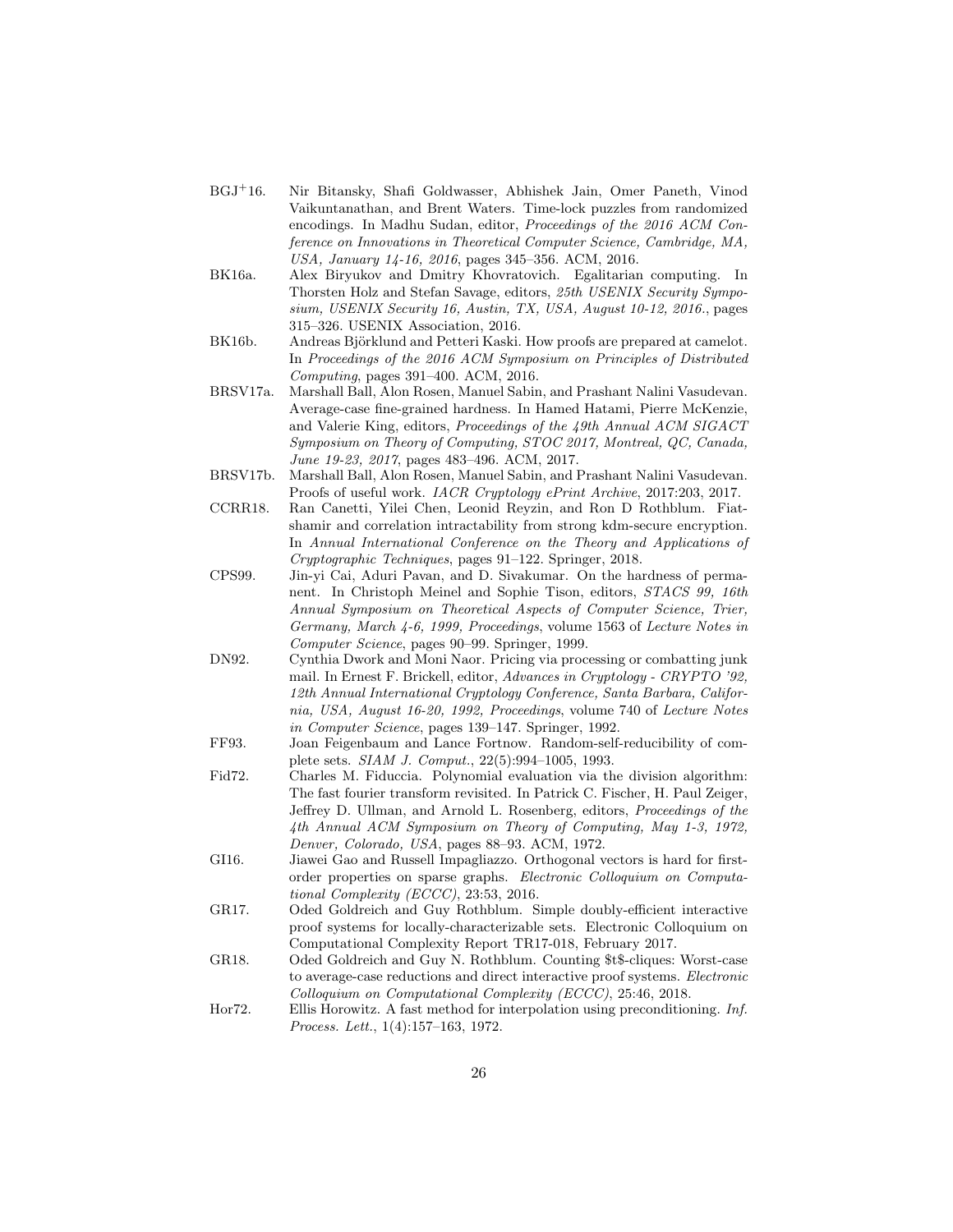- <span id="page-26-2"></span>JJ99. Markus Jakobsson and Ari Juels. Proofs of work and bread pudding protocols. In Bart Preneel, editor, Secure Information Networks: Communications and Multimedia Security, IFIP TC6/TC11 Joint Working Conference on Communications and Multimedia Security (CMS '99), September 20-21, 1999, Leuven, Belgium, volume 152 of IFIP Conference Proceedings, pages 258–272. Kluwer, 1999.
- <span id="page-26-7"></span>KRR17. Yael Tauman Kalai, Guy N. Rothblum, and Ron D. Rothblum. From obfuscation to the security of fiat-shamir for proofs. In Jonathan Katz and Hovav Shacham, editors, Advances in Cryptology - CRYPTO 2017 - 37th Annual International Cryptology Conference, Santa Barbara, CA, USA, August 20-24, 2017, Proceedings, Part II, volume 10402 of Lecture Notes in Computer Science, pages 224–251. Springer, 2017.
- <span id="page-26-8"></span>Pas03. Rafael Pass. Simulation in quasi-polynomial time, and its application to protocol composition. In Eli Biham, editor, Advances in Cryptology - EUROCRYPT 2003, International Conference on the Theory and Applications of Cryptographic Techniques, Warsaw, Poland, May 4-8, 2003, Proceedings, volume 2656 of Lecture Notes in Computer Science, pages 160–176. Springer, 2003.
- <span id="page-26-9"></span>RR00. Ron M. Roth and Gitit Ruckenstein. Efficient decoding of reed-solomon codes beyond half the minimum distance. IEEE Trans. Information The- $\textit{ory}, 46(1):246-257, 2000.$
- <span id="page-26-6"></span>She12. Alexander A Sherstov. Strong direct product theorems for quantum communication and query complexity. SIAM Journal on Computing, 41(5):1122–1165, 2012.
- <span id="page-26-3"></span>SKR<sup>+</sup>11. Douglas Stebila, Lakshmi Kuppusamy, Jothi Rangasamy, Colin Boyd, and Juan Manuel González Nieto. Stronger difficulty notions for client puzzles and denial-of-service-resistant protocols. In Aggelos Kiayias, editor, Topics in Cryptology - CT-RSA 2011 - The Cryptographers' Track at the RSA Conference 2011, San Francisco, CA, USA, February 14-18, 2011. Proceedings, volume 6558 of Lecture Notes in Computer Science, pages 284–301. Springer, 2011.
- <span id="page-26-0"></span>Wil05. Ryan Williams. A new algorithm for optimal 2-constraint satisfaction and its implications. Theor. Comput. Sci., 348(2-3):357–365, 2005.
- <span id="page-26-1"></span>Wil15. Virginia Vassilevska Williams. Hardness of easy problems: Basing hardness on popular conjectures such as the strong exponential time hypothesis. In Proc. International Symposium on Parameterized and Exact Computation, pages 16–28, 2015.
- <span id="page-26-4"></span>Wil16. Richard Ryan Williams. Strong ETH breaks with merlin and arthur: Short non-interactive proofs of batch evaluation. In 31st Conference on Computational Complexity, CCC 2016, May 29 to June 1, 2016, Tokyo, Japan, pages 2:1–2:17, 2016.

# <span id="page-26-5"></span>A A Stronger Direct Sum Theorem for FOV

In this section, we prove a stronger direct sum theorem (and, thus, non-batchable evaluation) for  $\mathcal{F}OV^k$ . That is, we prove Theorem [2.13.](#page-10-0)

In particular, it is sufficient to define a notion of batchability for parametrized families of functions with a monotonicity constraint. In our case, monotonicity will essentially say "adding more vectors of the same dimension and field size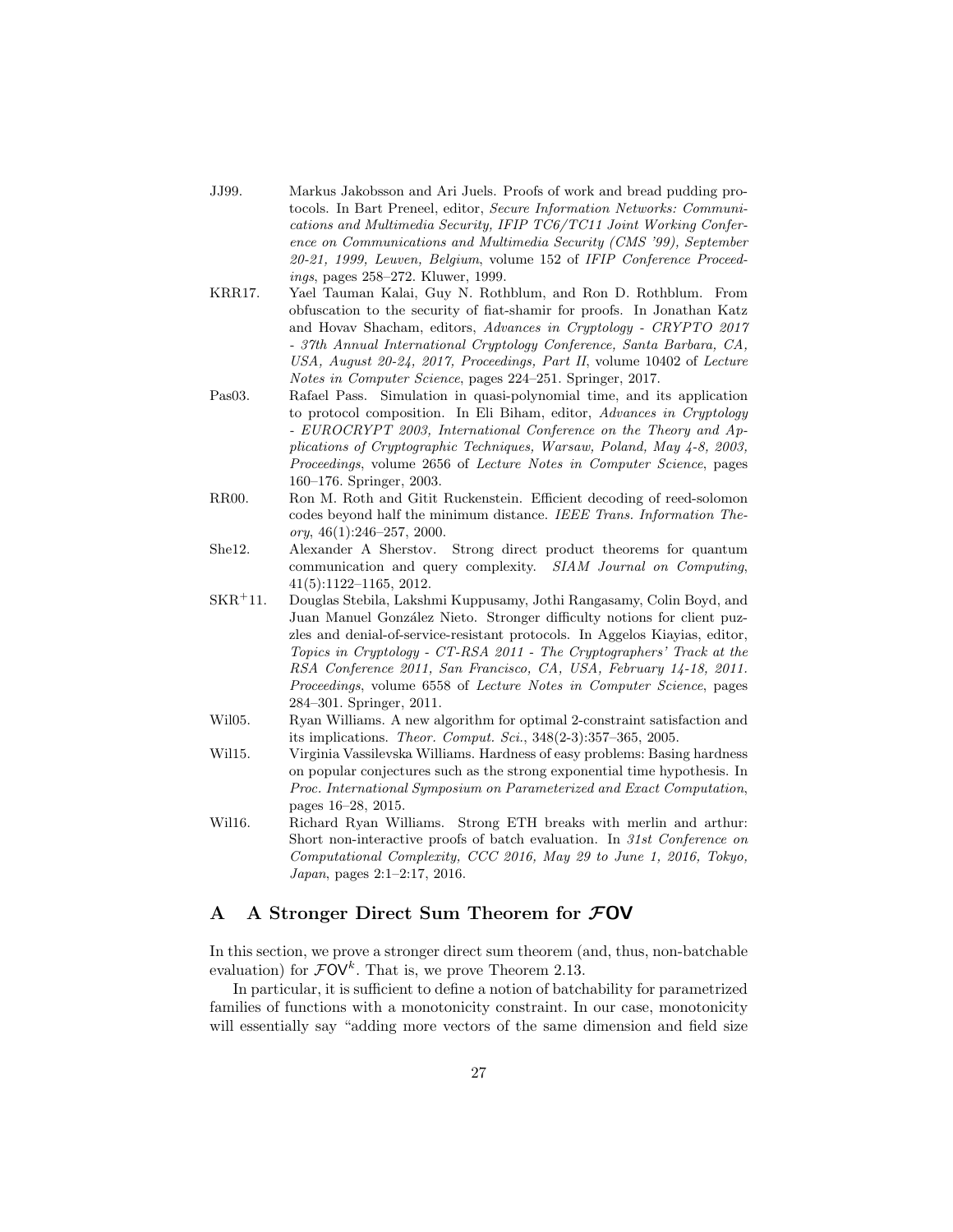does not make the problem easier." This is a natural property of most algorithms. Namely, it is the case if for any fixed  $d, p, \mathcal{F} \text{OV}_{n,d,p}^k$  is  $(n, t, \delta) - batchable$ .

Instead, we generalize batchability in a parametrized fashion for  $\mathcal{F} \text{OV}_{n,d,p}^k$ .

**Definition A.1.** A parametrized class,  $\mathcal{F}_{\rho}$ , is not  $(\ell, t, \delta)$ -batchable on average over  $\mathcal{D}_{\rho}$ , a parametrized family of distributions if, for any fixed parameter  $\rho$ and algorithm Batch<sub>ρ</sub> that runs in time  $\ell(\rho)t(\rho)$  when it is given as input  $\ell(\rho)$ independent samples from  $D_{\rho}$ , the following is true for all large enough n:

<span id="page-27-0"></span>
$$
\Pr_{x_i \leftarrow D_\rho} \left[ \mathsf{Batch}(x_1, \ldots, x_{\ell(\rho)}) = (f_\rho(x_1), \ldots, f_\rho(x_{\ell(\rho)})) \right] < \delta(\rho).
$$

*Remark A.2.* We use a more generic parameterization of  $\mathcal{F}_{\rho}$  by  $\rho$  rather than just  $n$  since we need the batch evaluation procedure to have the property that it should still run quickly as  $n$  shrinks, as we use downward self-reducibility of  $\mathcal{F}ov^k_{n,d,p}$ , even when p and d remain the same.

We now show how a generalization of the list decoding reduction of [\[BRSV17a\]](#page-25-1) yields strong batch evaluation bounds. Before we begin, we will present a few Lemmas from the literature to make certain bounds explicit.

First, we present an inclusion-exclusion bound from [\[CPS99\]](#page-25-13) on the polynomials consistent with a fraction of m input-output pairs,  $(x_1, y_1), \ldots, (x_m, y_m)$ . We include a laconic proof here with the given notation for convenience.

**Lemma A.3** ([\[CPS99\]](#page-25-13)). Let q be a polynomial over  $\mathbb{F}_p$ , and define Graph(q) :=  $\{(i,q(i)) \mid i \in [p]\}\text{. Let } c > 2, \ \delta/2 \in (0,1), \text{ and } m \leq p \text{ such that } m > \frac{c^2(d-1)}{\delta^2(c-2)}$  $\delta^2(c-2)$ for some d. Finally, let  $I \subseteq [p]$  such that  $|I| = m$ . Then, for any set  $S =$  $\{(i, y_i) \mid i \in I\}$ , there are less than  $\lceil c/\delta \rceil$  polynomials q of degree at most d that satisfy  $|\operatorname{Graph}(q) \cap S| \geq m\delta/2$ .

<span id="page-27-1"></span>**Corollary A.4.** Let S be as in Lemma [A.3](#page-27-0) with  $I = \{m+1,\ldots,p\}$ , for any  $m < p$ . Then for  $m > 9d/\delta^2$ , there are at most  $3/\delta$  polynomials, q, of degree at most d such that  $|\text{Graph}(q) \cap S| \geq m\delta/2$ .

Proof. Reproduced from [\[CPS99\]](#page-25-13) for convenience; see original for exposition.

Suppose there exist at least  $\lceil c/\delta \rceil$  such polynomials. Consider a subset of exactly  $N = [c/\delta]$  such polynomials, F. Define  $S_f := \{(i, f(i)) \in \text{Graph}(f) \cap S\},$ for each  $f \in \mathcal{F}$ .

$$
m \ge \left| \bigcup_{f \in \mathcal{F}} S_f \right| \ge \sum_{f \in \mathcal{F}} |S_f| - \sum_{f, f' \in \mathcal{F}: f \ne f'} |S_f \cap S_{f'}|
$$
  
\n
$$
\ge N \frac{m\delta}{2} - \frac{N(N-1)(d-1)}{2} > \frac{N}{2} \left( m\delta - \frac{c(d-1)}{\delta} \right)
$$
  
\n
$$
\ge \frac{c}{2\delta} \left( m\delta - \frac{c(d-1)}{\delta} \right) = \frac{cm}{2} - \frac{c^2(d-1)}{2\delta^2}
$$
  
\n
$$
= m + \frac{1}{2} \left( (c-2)m - \frac{c^2(d-1)}{\delta^2} \right) > m.
$$

 $\Box$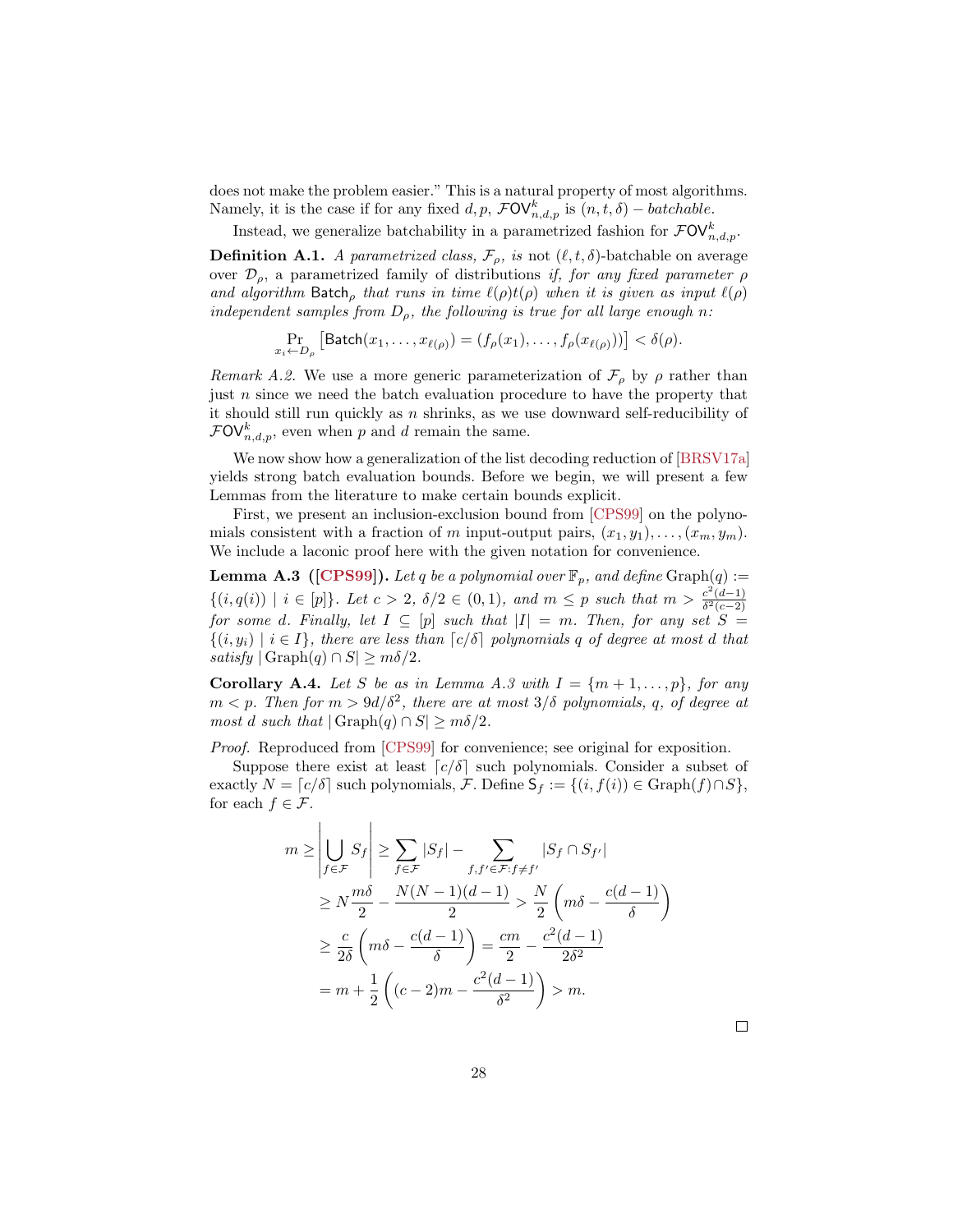Now, we give a theorem based on an efficient list-decoding algorithm, related to Sudan's, from Roth and Ruckenstein. [\[RR00\]](#page-26-9)

**Lemma A.5** ([ $\mathbf{RRO0}$ ]). List decoding for [n, k] Reed-Solomon (RS) codes over  $\mathbb{F}_p$  given a code word with almost  $n-\sqrt{2kn}$  errors (for  $k>5$ ), can be performed in

$$
O\left(n^{3/2}k^{-1/2}\log^2 n + (n-k)^2\sqrt{n/k} + (\sqrt{nk} + \log q)n\log^2(n/k)\right)
$$

operations over  $\mathbb{F}_q$ .

Plugging in specific parameters and using efficient list decoding, we get the following corollary which will be useful below.

**Corollary A.6.** For parameters  $n \in \mathbb{N}$  and  $\delta \in (0,1)$ , list decoding for  $[m, k]$ RS over  $\mathbb{F}_p$  where  $m = \Theta(d \log n / \delta^2)$ ,  $k = \Theta(d)$ ,  $p = O(n^2)$ , and  $d = \Omega(\log n)$ can be performed in time

<span id="page-28-0"></span>
$$
O\left(\frac{d^2\log^{5/2}n\operatorname{Arith}(n)}{\delta^5}\right),\,
$$

where  $Arith(n)$  is a time bound on arithmetic operations over prime fields size  $O(n)$ .

**Theorem A.7.** For some  $k \geq 2$ , suppose k-OV takes  $n^{k-o(1)}$  time to decide for all but finitely many input lengths for any  $d = \omega(\log n)$ . Then, for any positive constants  $c, \epsilon > 0$  and  $0 < \delta < \epsilon/2$ ,  $\text{FOV}^k$  is not

$$
(n^c \text{poly}(d, \log(p)), n^{k-\epsilon} \text{poly}(d, \log(p)), n^{-\delta} \text{poly}(d, \log(p)))
$$

-batchable on average over the uniform distribution over its inputs.

*Proof.* Let  $k = 2c' + c$  and  $p > n^k$ . Suppose for the sake of contradiction that  $\mathcal{F} \textsf{OV}_{n,d,p}$  is  $(n^c \textsf{poly}(d, \log(p)), n^{2c' + c - \epsilon} \textsf{poly}(d, \log(p)), n^{-c'} \textsf{poly}(d, \log(p)))$ batchable on average over the uniform distribution.

Let  $m = n^{k/(k+c)}$ , as before. By Proposition [4.5,](#page-16-0) k-OV with vectors of dimension  $d = (\frac{k}{k+c})^2 \log^2 n$  is  $(m, m^c)$ -downward reducible to k-OV with vectors of dimension  $\log^2(n)$ , in time  $\tilde{O}(m^{c+1})$ .

For each  $j \in [m^c]$   $X_j = (U^{j1}, \ldots, U^{jk}) \in \{0,1\}^{kmd}$  is the instance of booleanvalued orthogonal vectors from the above reduction. Now, consider splitting these lists in half,  $U^{ji} = (U_0^{ji}, U_1^{ji})$   $(i \in [k])$ , such that  $(U_{a_1}^{j_1}, \ldots, U_{a_k}^{jk}) \in \{0, 1\}^{kmd/2}$ for  $\boldsymbol{a} \in \{0,1\}^k$ . Interpret  $\boldsymbol{a}$  as binary number in  $\{0,\ldots,2^k-1\}$ . Then, define the following  $2^k$  sub-problems:

$$
A^{\mathbf{a}} = ((U_{a_1}^{j1}, \dots, U_{a_k}^{jk})), \forall \mathbf{a} \in \{0, \dots, 2^k - 1\}
$$

Notice that given solutions to  $f\textsf{OV}_d^k$  on  $\{A^a\}_{a\in\{0,1\}^k}$  we can trivially construct a solution to  $\mathsf{OV}_{d}^k$  on  $X_j$ .